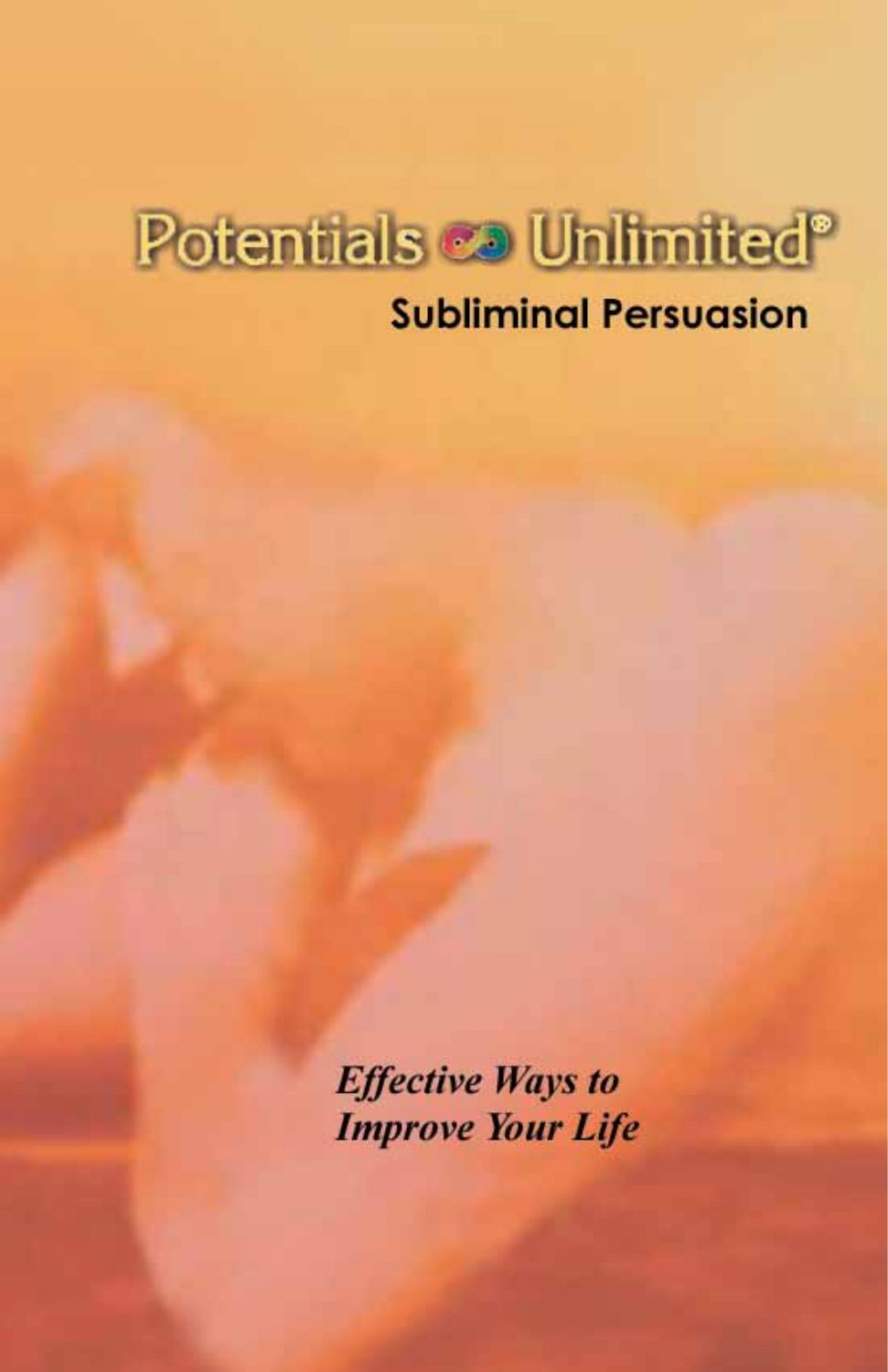# Hello, Greetings and Welcome

When Barrie Konicov first wrote and then recorded these audio tapes, his intention was to make hypnosis a household word. Back then, people merely associated hypnosis with nightclub acts and zany hypnotists who made people talk in Martian, or behave in various outlandish ways.

Some doctors and dentists were practicing hypnosis in their offices, low-key, to help patients manage pain, or to control tension. But hypnosis was not part of everyday life, and the average man and woman had no idea that they, themselves, could use hypnosis in myriad ways to make their lives simpler, more comfortable, and more productive.

After a few years, Barrie added the subliminal feature which he named Subliminal Persuasion. People couldn't even pronounce subliminal back then! Nevertheless, it proved to be a good combination and the self-hypnosis and subliminal formats have appeared together since.

Barrie continued researching, writing, and recording hypnosis tapes. Often, people wrote and offered suggestions for more titles; titles that they wanted for themselves. Other title ideas came from the private hypnosis sessions Barrie had with clients.

As more and more of the hypnosis tapes left the parent company, Potentials Unlimited, Barrie's intention materialized - people everywhere became aware of the merits of hypnosis. And, because it was available on a cassette, everybody could afford it. Of course, the term self-hypnosis came about because each person could listen to their tape when they wanted, where they wanted. They were in charge, and it felt good. And the changes came easily, with little effort on their part.

Barrie added features to the tapes. Apart from the MS series, as we call the original studio recordings, he created the Super Consciousness II (II stands for 2 cassettes, or 2 CDs) and videos. Check out our website, PotentialsUnlimited. com for our latest addition - MP3s. This catalog contains everything else!

I.M.P.A.C.T. Publishing, Inc., is the exclusive licensee of the Potentials Unlimited products. This occured in 1991 when Barrie retired and passed the helm onto the next generation.

#### *In this catalog we offer two formats of cassettes and CDs.*

#### *MS - Music Subliminal/Self-Hypnosis*

Our best-selling format, now available on cassette or CD. Unless otherwise specified, all titles are available in this format.

The self-hypnosis portion is your private time with hypno-therapist Barrie Konicov. Using instruction and mental exercise, Barrie guides you into a pleasant sensation of light hypnosis, not unlike

# *1 0 0 % R I S K F R E E G U A R A N T E E*

*Listen to any program, as directed, for thirty days. Then, if you do not feel a positive change taking place, you may return the program within the next thirty days for a complete refund. (No refund on shipping/handling)*

1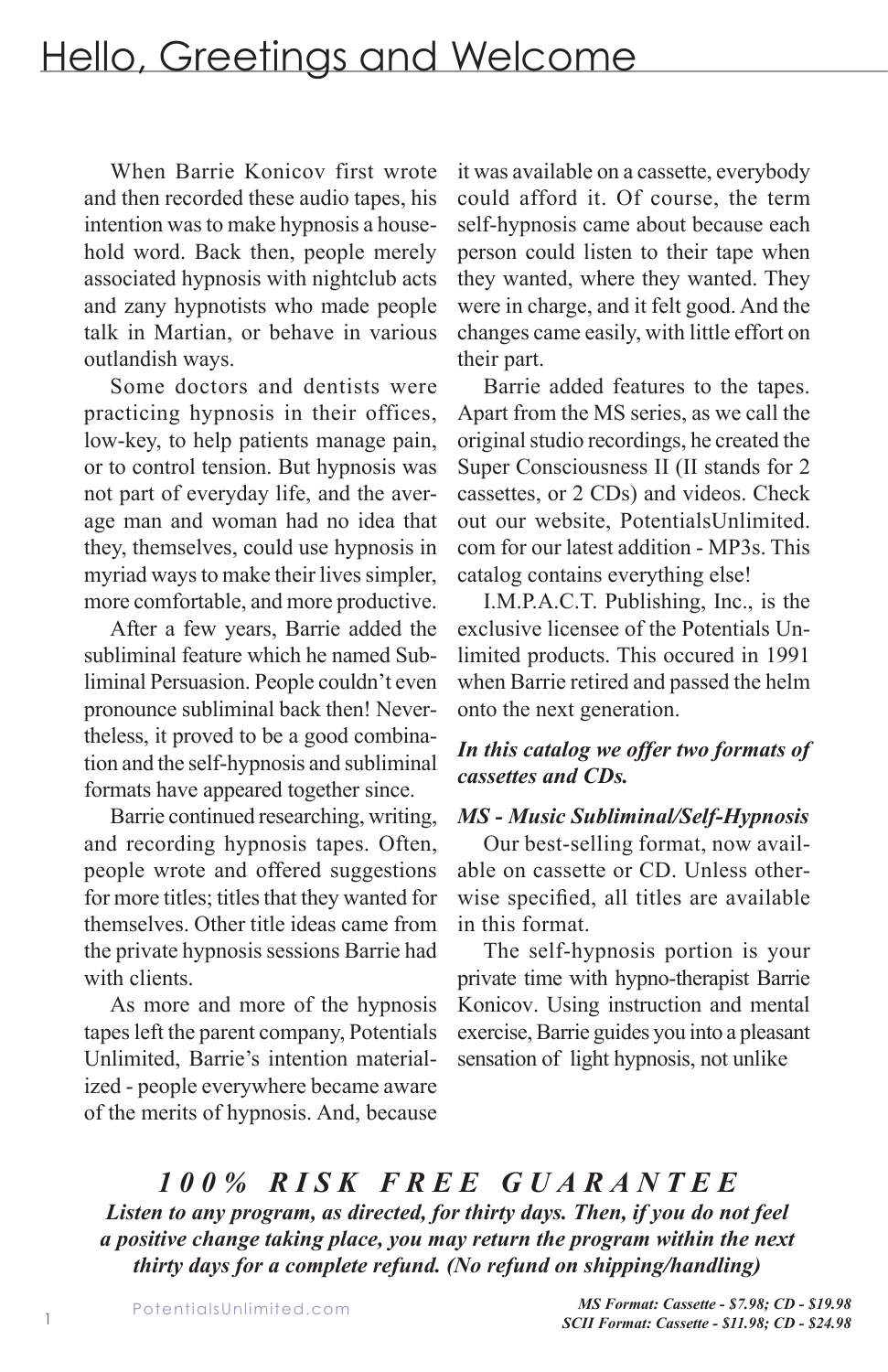daydreaming. In this state, your subconscious mind is most amenable to directions for change and improvement.

The subliminal portion soothes your mind with music. Beneath your conscious awareness, words and phrases are encouraging the behavioral changes you desire.

 When purchasing a cassette in the MS series, you will receive one cassette with self-hypnosis on one side and Subliminal Persuasion on the opposite side.

When purchasing a CD in the MS series, you will receive one CD with selfhypnosis on one track and Subliminal Persuasion on the second track.

#### *SCII - Super Consciousness*

Our newest, most powerful format now available in a limited number of titles on both cassette and CD.

On the self-hypnosis portion, SC programs have a Subliminal Persuasion soundtrack added under Barrie's voice. As he guides you into light hypnosis, the subliminal words and phrases reprogram your unconscious mind at the most beneficial moment.

On the subliminal portion, 17th Century Baroque music stimulates your heart with dynamic harmonies.

When purchasing SC programs on cassette, you will receive 2 cassettes. One will be self-hypnosis on each side of one cassette and Subliminal Persuasion on each side of the second cassette.

 When purchasing SC programs on CD, you will receive 2 CDs. One will be self-hypnsosis and one will be Sublimimal Persuasion.

It is our belief that offering the SC titles affords greater flexibility in the use of our programs - one for the home and one for the vehicle.

# Table of Contents

| $Intro/Greetings \sim 1-2$               |
|------------------------------------------|
| <i>Effective Learning</i> $\sim$ 3       |
| Successful Living $\sim$ 4               |
| Self-Healing $\sim$ 5-6                  |
| Better Health $\sim$ 7                   |
| Love and Relationships $\sim$ 8          |
| <b>Personal Triumph</b> $\sim$ 9         |
| Peaceful Living $\sim 10$                |
| $Sports \sim 11$                         |
| <b>Body Image and Exercise</b> $\sim$ 12 |
| Metaphysical Reflection $\sim$ 13-14     |
| The Feminine Side $\sim$ 15              |
| The Masculine Side $\sim$ 15             |

*Sex and Sexuality ~ 16 Mastery of Self ~ 17 Family and Relationships ~ 18 Self-Renewal ~ 19 Overcoming Fear ~ 20 Hypnotic Sounds ~ 21 Hypno-Astrology ~ 22 Astral Sounds ~ 23 Video ~ 24 The Jennifer Tapes ~ 25 Excel-lerated ~ 26 Spanish ~ 27-29 French ~ 31-33*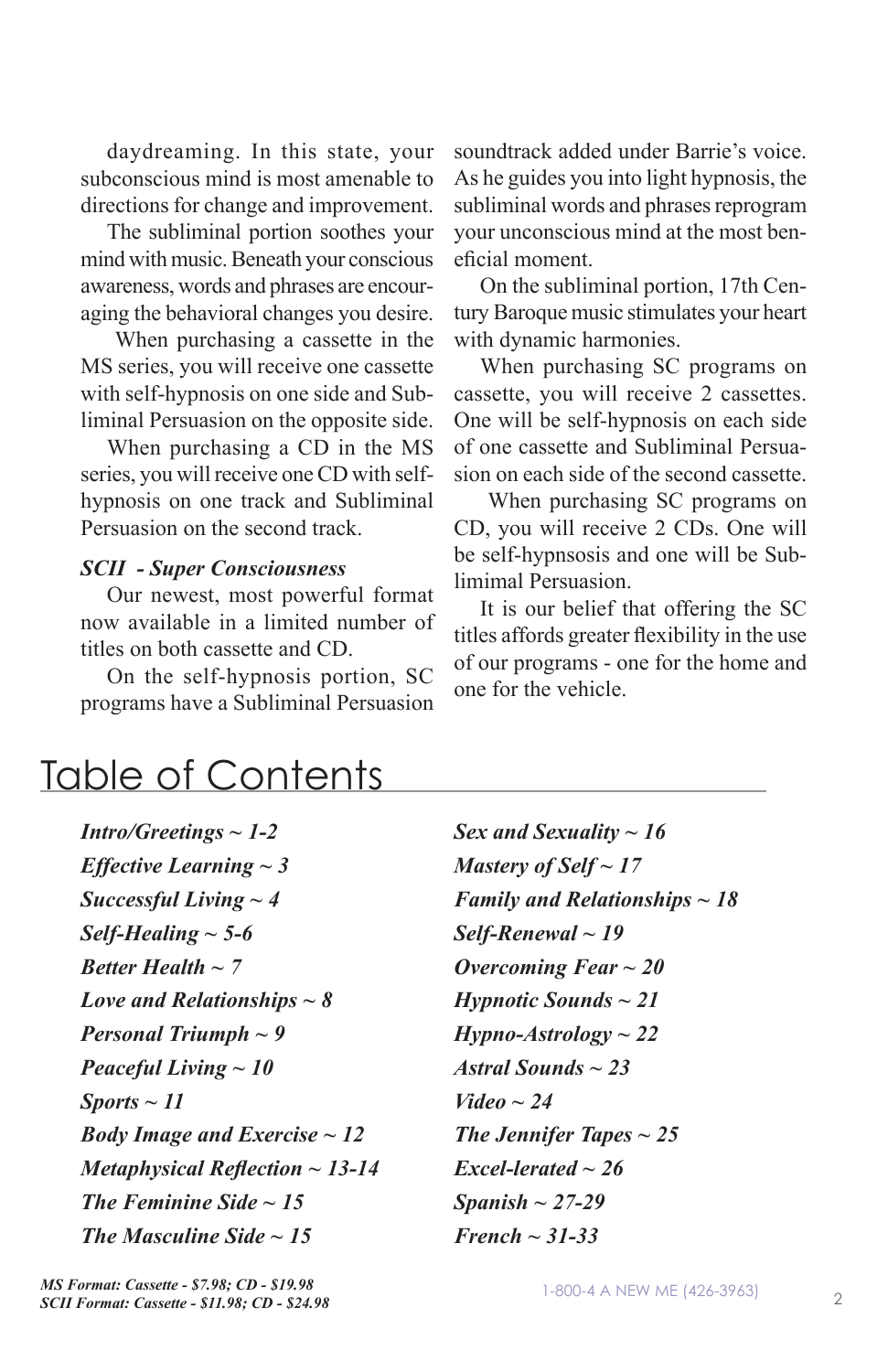# Fast, Effective Learning

*If you are a student -- even a student of Life - these programs can help you to understand how information enters, is sorted, stored and released by your mind. Rid yourself of negative mind-sets and you'll experience, again, the joy of learning. Your children, too, can benefit from these programs.* 

#### *Memory Improvement - 083*

Your subconscious remembers everything you have ever heard. Play this program; enjoy full use of your faculties of memory, recall and retention. *SCII*

#### *Good Study Habits - 053*

More concerned parents purchase this program for their children than any other program we offer. The results are amazing! Studying can be fun; learning can be enjoyable. Now is the time to bring out the hidden potential in your child.

### *Effective Speaking - 030*

If you experience debilitating fear when you must speak before a group, this program was designed for you.

#### *Faster Reading - 032*

This program contains many of the same techniques used in courses that cost up to \$500. Our program produces the same result, at a substantially lower investment.

#### *Taking Exams - 131*

Do you get a sinking feeling in your stomach when tests are passed out? Do you freeze during exams, even when you know the material and are well prepared? You can overcome the fear that paralyzes and blocks your thinking and recall.

#### *Concentration - 020*

If your mind is undisciplined and cluttered, this program teaches you to concentrate on single thoughts. *SCII*

### *Self-Hypnosis - 118*

Learn to hypnotize yourself, to enter your own suggestions and to guide yourself to awakening consciousness renewed and refreshed. *SCII*

#### *Creative Writing - 024*

Did you know there are certain mental techniques that, once learned, will allow you to write as easily and effortlessly as you read? Barrie used these techniques in creating scripts for over 180 self-hypnosis programs and you, too, can make use of them in any area where you need to use your writing skills. *SCII*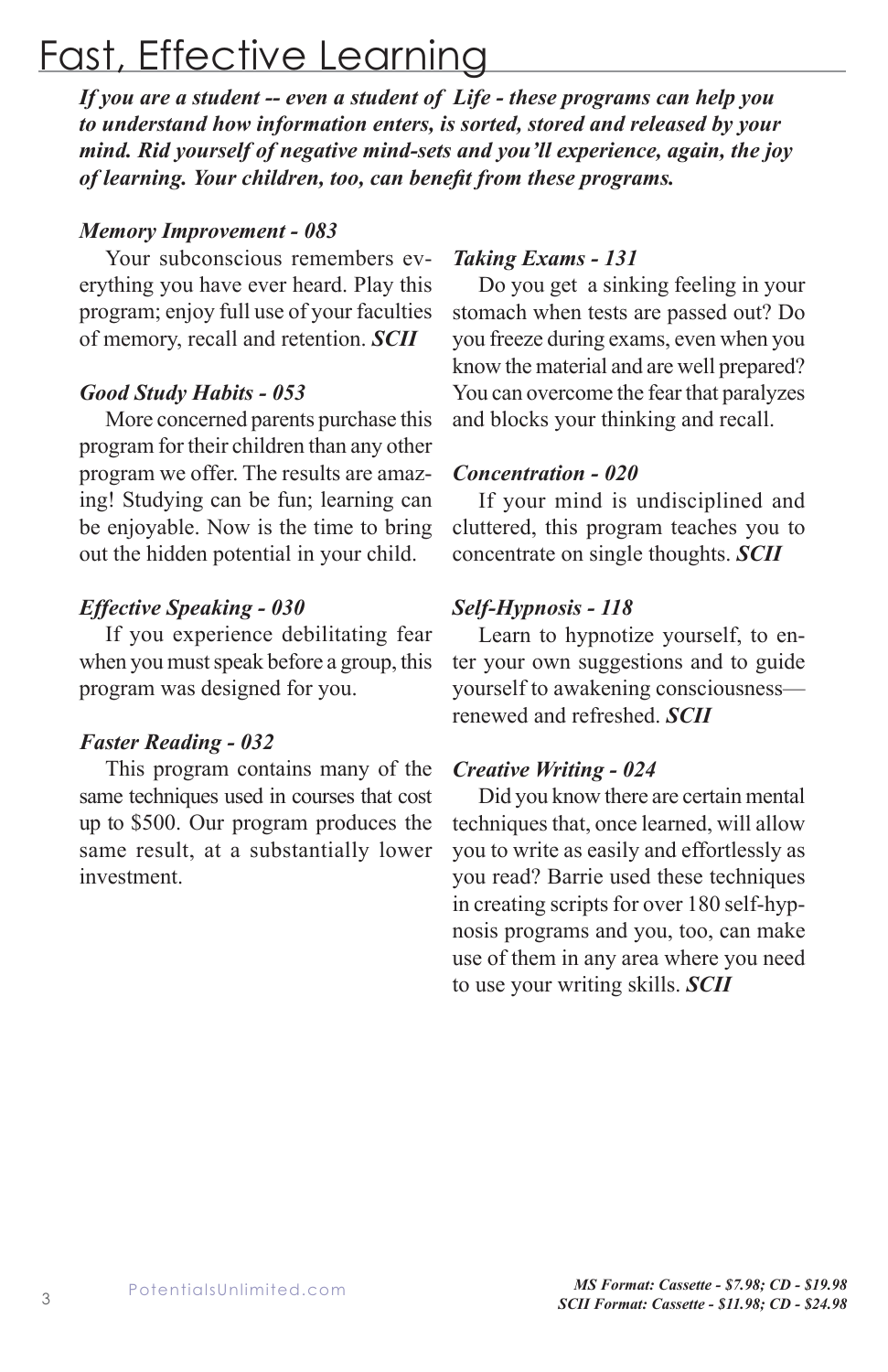# Successful Living

*When you accept success in your mind, you automatically do things that bring you what you seek.*

#### *Money/Prosperity - 086*

Awaken the financial genius within you now! Develop a prosperity consciousness to attract the riches you deserve. After all, prosperity is 98% mental preparation. *SCII*

### Ov*ercoming Procrastination - 063 (How to Make a Decision)*

You keep putting it off, moving it aside, reassigning it to the bottom of the pile. You have put it off until the last minute and then find yourself having to do it anyway. It is completely up to you. Stop procrastinating and start doing. Don't put off purchasing this program. Do it now! *SCII*

#### *Self-Confidence - 115*

One of the greatest gifts you can bestow upon yourself is the gift of self-confidence. Acquire self-assured, relaxed feelings when you meet people. The road to a more confident you begins with this vital program. *SCII*

#### *Goal Setting - 052*

Organize your present goals, create new ones and develop them in your life. Without setting goals, you stagnate. Remember: there are no limitations, no unobtainable goals. *SCII*

#### *Subconscious Sales Power - 129*

Use the creative power of your mind to become a strong, successful salesperson. Attract those people who want to buy your product. *SCII*

#### *Time Management - 116*

*(Self-Discipline Is Success )*

Self-discipline is the cornerstone to success. When you become successful in your mind the necessary steps become automatic to make your success a reality. *SCII*

#### *Will Power - 148*

How often have you said, "I'm not going to do that again," and you did? If you use this program you won't look for another excuse. *SCII*

#### *How to Handle Criticism - 062*

Nobody likes to be put down, hear that they have done wrong, or have their faults pointed out to them. In a word, nobody likes to be criticized. Learn how to turn criticism into words of praise by taking your reactions off automatic pilot. Don't take this personally, but you really need this program!

#### *Problem Solving - 101*

Solving problems by patching negative areas is not the answer - the solution is creative problem solving. That requires imaginative thinking, which is where this program begins.

#### *Getting the Raise You Deserve - 051*

You deserve a raise, but are uncertain how to ask for it. How much to ask for and what to do if turned down are covered in the program. Prepare yourself for success.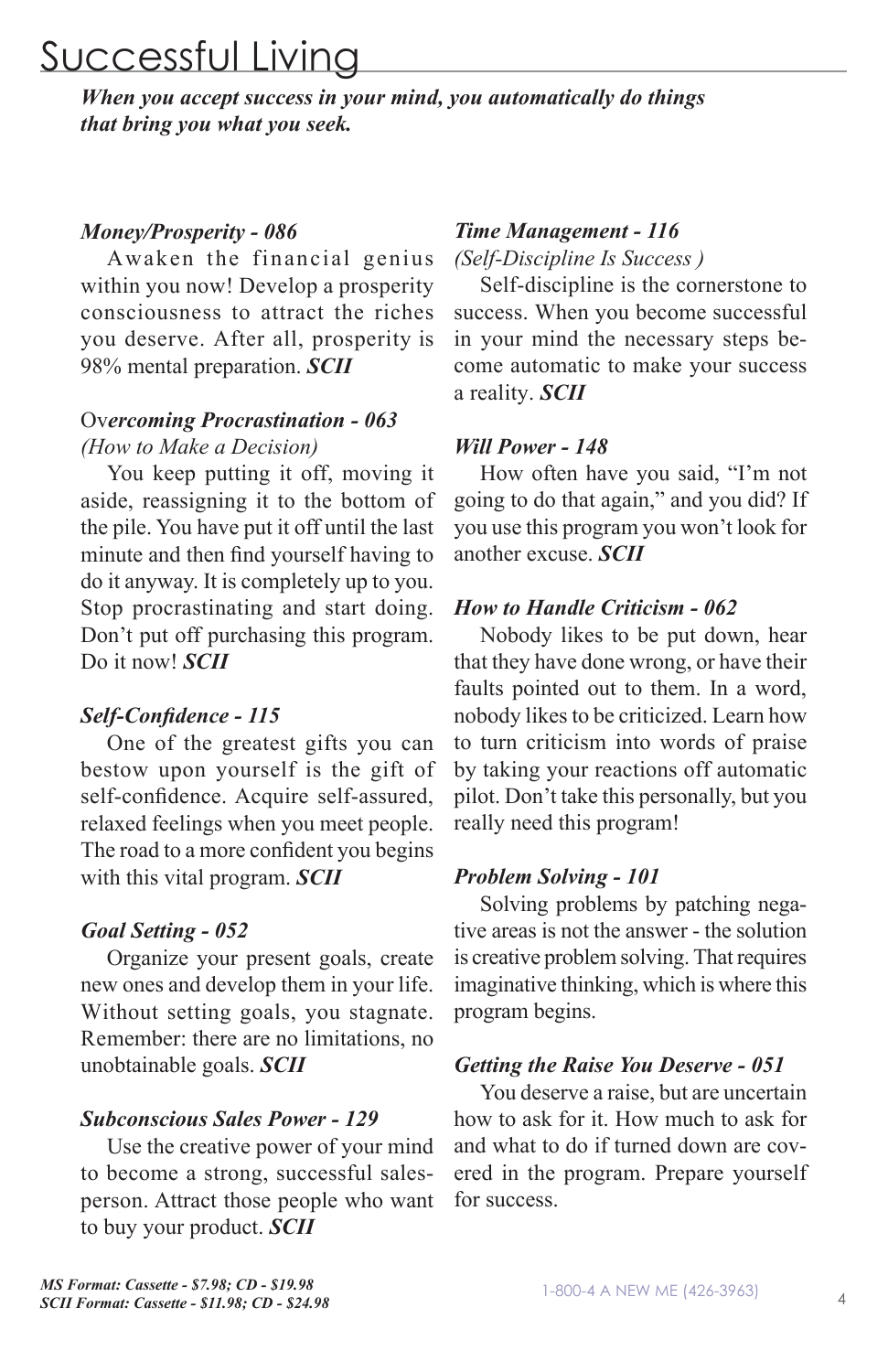# Self-Healing

*Your body is subject to the whims of your mind: Change your mind, and you can change your body. Our programs for Self-Healing contain suggestions that encourage your mind to create a healing atmosphere wherever it's needed most.*

#### *Self-Healing - 117*

If you have a mental, physical or emotional area of your life that needs healing, Barrie's suggestions may help it to happen. First, choose programs that deal directly with your issue, then add this program which acts as a catalyst, to reinforce suggestions for change in the other programs. *SCII*

#### *Insomnia - 074*

Let Barrie assist you to sleep deeply throughout the night. Enjoy peaceful dreams and wake at the time of your choice. Have a restful sleep, for a change. *SCII*

#### *Pain Relief - 092*

Pain can arise from birth defects, disease or negative thinking This program contains three of Barrie's most effective techniques to provide relief.

#### *Migraine Relief - 084*

Anyone who suffers from a migraine headache knows how painful the condition is. This program can provide the relief you desire. You have nothing to lose but the agony in your head.

#### *Imaging - 071*

In every self-improvement book, you are told to imagine, imagine, imagine. Close your eyes and create the image of your world coming to light.

#### *Freedom from Allergies - 043*

The wife of one of Barrie's friends was allergic to over a dozen substances; then she used Barrie's guaranteed techniques. Now she has three cats living with her, even though she was once allergic to them.

#### *Relief of Back Pain - 109*

On this program, Barrie directs you through a hypnotic process which could help relieve back pain. Then he uses a relaxation method to help lessen the tension in your back. It's a potent program of strong, positive suggestions directed to your mind.

#### *Arthritis Pain Relief - 005*

Hypnosis can help relieve the pain of arthritis in any location of your body. If properly motivated, your mind can increase blood flow to the affected area and you'll probably feel better after listening to your program, for the first time.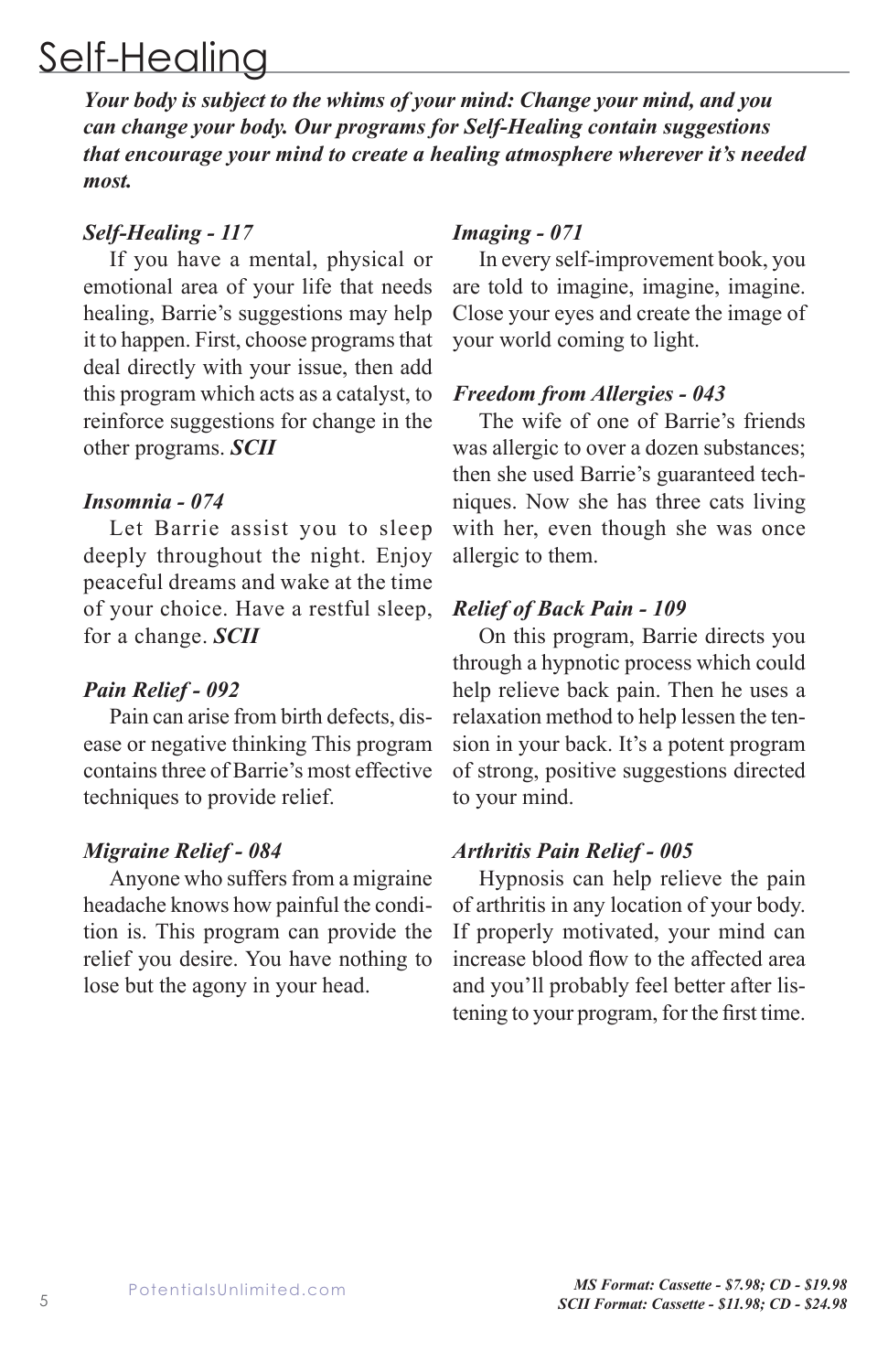# *Hearing Restored - 057*

At 18, I was introduced to the book, *Think and Grow Rich*. In this book, Napoleon Hill tells the story of his son who was born without ears and eardrums. Through suggestion, the boy's mind responded, the mechanism for hearing was developed, and the child attained 60% of normal hearing ability. Listen to your heart.

# *Facial Tic - 031*

Your nerves and muscles can repair themselves if you tell them what to do. Your body could respond to a spoken word, telling your nerves and muscles to relax. This program is designed to lead you, step-by-step, through the correct process.

# *Painless Dentistry - 093*

 Purchase this program and condition yourself for your next dental appointment. You'll learn to put yourself into a hypnotic sleep and to use your mind's power to deaden the area where the work is needed. Relax and enjoy your next trip to the dentist with or without gas or needles, using the power of your mind.

# *Freedom from Acne - 042*

Part of the problem for acne sufferers is that waste products of the body are being eliminated through the pores of the skin rather than through other organs of elimination. You can learn to change this.

# *Improving Vision - 073*

It is possible to affect each part of your body with your thoughts. Your eyes are no exception. Through the proper course of exercise and applied suggestion, you could notice a definite improvement in your eyesight, whether your vision is 20/80 or 20/400.

# *Healthy Teeth and Gums - 056*

Hypnosis has been used successfully in the dental profession for years. With this program, it is possible to learn how to direct your body's energy to heal your gums and teeth.

# *Removal of Warts - 111*

A client had read an article that stated hypnosis could remove warts. He came to Barrie. The hypnosis worked and that is why this program was created.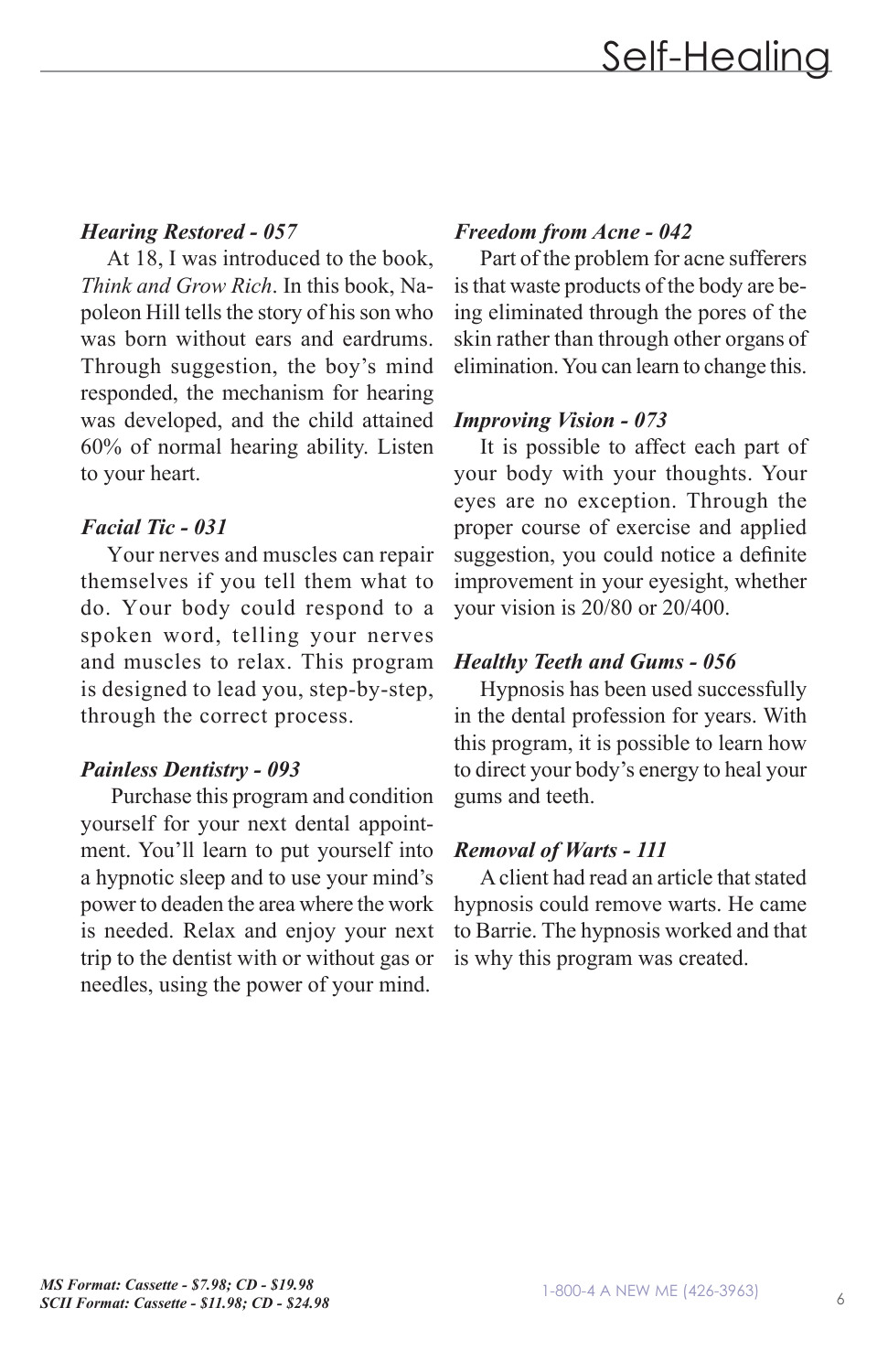# Better Health

*Poor health habits or conditions can displace vitality and confidence. In these programs for better health, Barrie Konicov combines self-hypnosis and subliminal suggestions to encourage you to change poor health habits and that may help to alleviate troublesome medical conditions.* 

#### *Weight Loss - 145*

By now you're tired of diets that don't last. This program provides a natural lasting technique to help you lose weight - guaranteed. *SCII*

#### *Stop Smoking - 127*

Cut your habit off immediately! This program contains the techniques and procedures that have helped thousands of people over the years to stop smoking forever. *SCII*

#### *Lower Blood Pressure - 082*

Many people who suffer from high blood pressure and other related serious illnesses don't realize that self-hypnosis is an effective treatment.

#### *Stop Nail Biting - 126*

If someone in your family is a habitual nail-biter, order this program. Regardless of age, the results are guaranteed to be immediate, safe and permanent.

#### *Tapering Off Smoking - 133*

This program guides you, through hypnotic suggestions, to the point where you are smoking 75% fewer cigarettes. Then, if you wish to stop smoking, continue with the Stop Smoking program. *SCII*

### *Stop Drinking - 022*

Drinking is a symptom, not a cause. This program quickly gets to the cause of the problem, a cause which exists in your mind. Change your mind, eliminate the cause, and its symptom is eliminated, too.

#### *Stomach Problems - 122*

When your stomach hurts, it really hurts! You get it checked and what do you hear? "Relax, it's all in your mind." You are left with no alternative but to suffer - until now.

#### *Lowering Cholesterol - 158*

You can lower your cholesterol in three easy steps. One, begin an exercise program. Two, change your diet. Three, relax. This program is designed to promote changes in you that will make exercise, diet and relaxation an automatic part of your life.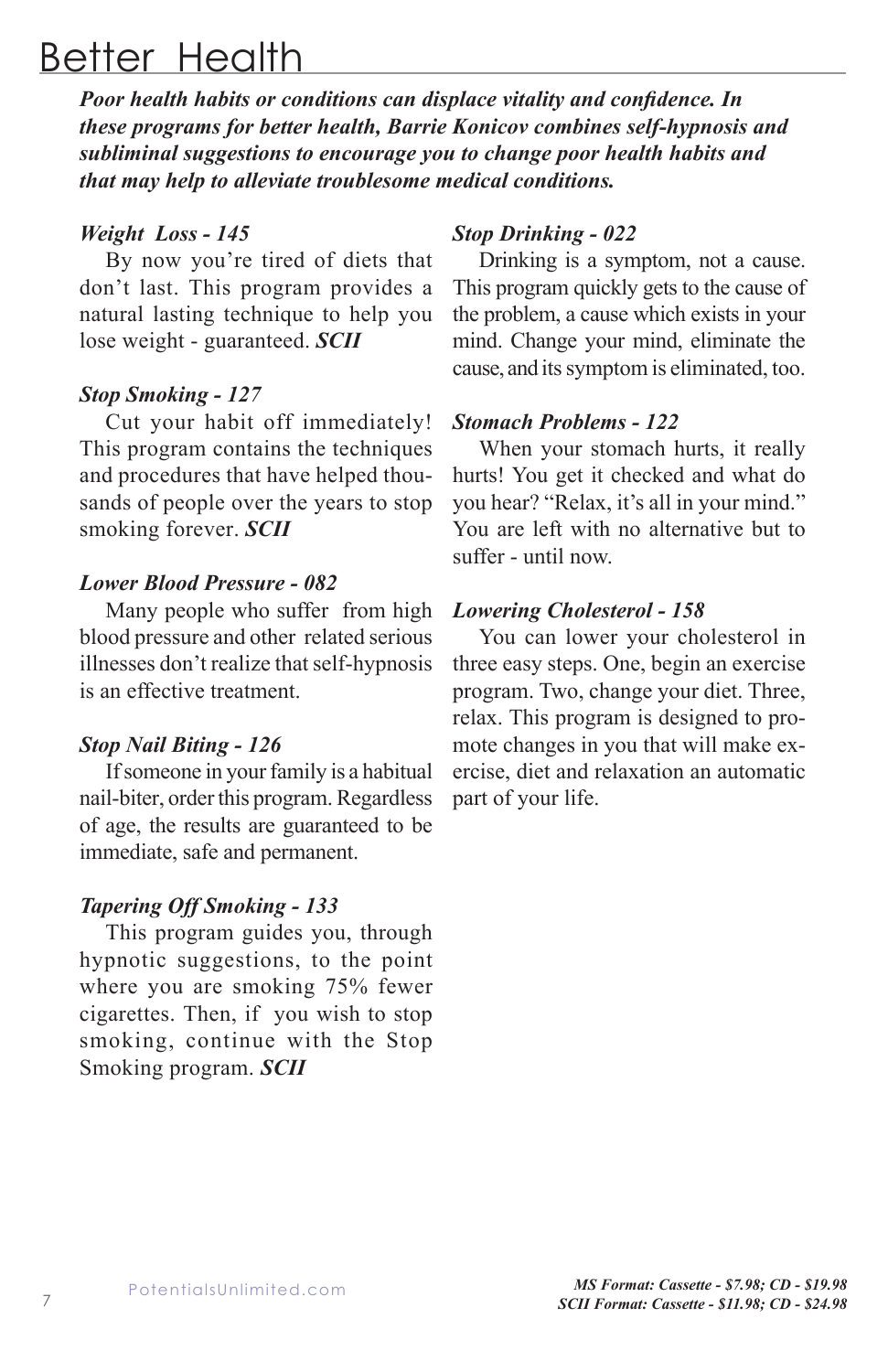# Love and Relationships

*Rediscover lost feelings in your heart with our Programs for Love and Relationships.*

#### *How to Attract Love - 059*

Expand your "love awareness" and you will automatically draw to you the love you desire. *SCII*

#### *Relationship Reprogramming - 107*

We always seem to hurt those closest to us, or are hurt by them Take this situation in hand - with or without the other person. Use this program to reframe your relationships.

#### *I am Jealous - 066*

Free your mind from jealousy. You can accept the other person in your life without jealous feelings.

### *Get More Joy Out of Sex - Male - 050 Female - 049*

A robust sex life is a beautiful facet of a fulfilling life. Learn to enjoy giving and receiving sexual pleasure.

#### *Rekindle the Romance - 106*

Any relationship can become monotonous. Rekindle the fires of passion in your life.

#### *Divorce, Yes - 029*

If you seek the divorce, this program can help free you from the other person.

#### *Divorce, No - 028*

If you don't want a divorce, yet have no choice, quiet your fears and regain the confidence to live and love again.

#### *I Free You from Jealousy - 068*

This program can be played by you, and will free the other person who is experiencing jealousy.

#### **Infidelity Issues** (Sex-Within and without the marriage)

*The three programs below are a series, designed to heal the separation and transform the relationship of the listener.*

*My Love is Wandering - 087*

*I Am Wandering, My Love - 067*

*The Third Person - 135*

.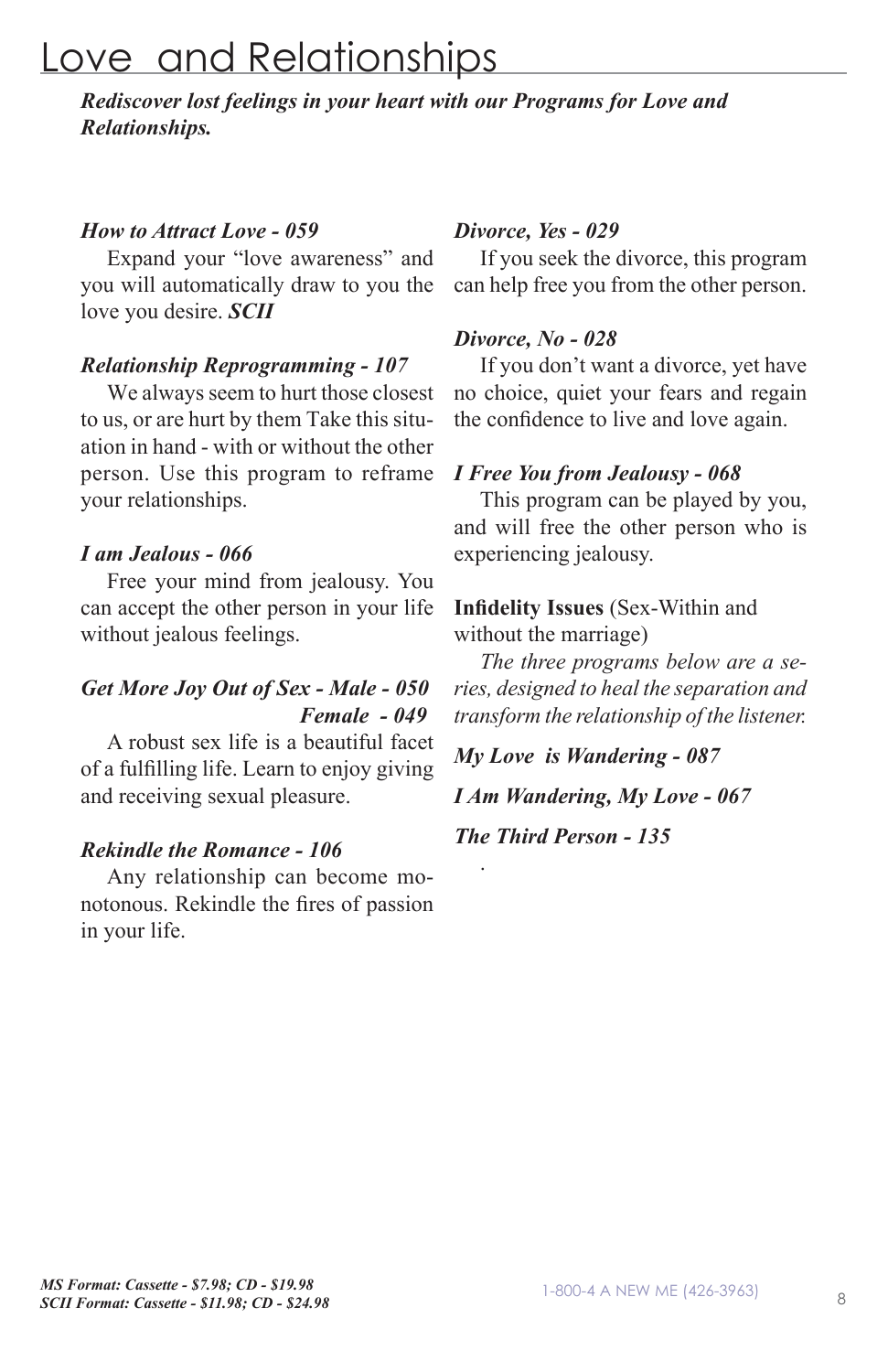# Personal Triumph

*Loss and grief can hold you in bondage. Your thinking can hold you back. Let Barrie Konicov guide you to break free with one or more of these programs.*

#### *Fear of Success - 040*

Why does a person with incredible talents go just so far, and then fall flat? What is the problem? You can overcome barriers to success. *SCII*

#### *Fear of Failure - 037*

Do you have the desire to succeed, yet hold yourself back for fear of failure? With this program you can become bold, adventurous, and confident of your success.

#### *So, You're Out of a Job? - 121*

Barrie shares his experience on how he handled this situation.

#### *Loss of a Loved One - 081*

On this program you'll learn how to handle the pain, heal the hurt, and put the pieces back together.

#### *Successful Retirement - 130*

Many people look forward to their retirement years, only to find them empty. It does not have to be that way! This program can recalibrate your thinking, and rekindle your reason for enjoying life.

### *Co-dependency to Self-Discovery - 162*

By Melody Beattie's definition, a co-dependent person is one who has let another person's behavior affect him or her, and who is obsessed with controlling that person's behavior. If you find

yourself in this situation and are ready to take a journey to self-discovery, this is the program for you. *SCII*

#### *Death and Dying - 025*

We are educated in so many areas! Yet when it comes to death and dying, only recently have people begun to speak openly on the subject. By using this program, you can better understand the process.

#### *Loneliness - 080*

It hurts so badly you could cry. Sometimes you do. Loneliness is overpowering you. Snap out of it now and make a change.

#### *Twelve Steps to Freedom - 160*

This program is based upon the twelve steps of the most widely used and effective program dealing with the disease of drinking alcohol. Combining these steps with self-hypnosis and subliminal techniques, benefits are immediately available. *SCII*

#### *Recapture Youthful Vigor- 105*

Jack Benny looked, acted, and believed he was 39. He repeated his age so often, he had his audiences convinced he was 39. Thus, he was able to tap the fountain of youth within his own consciousness. You can do the same thing, if you choose, with this program.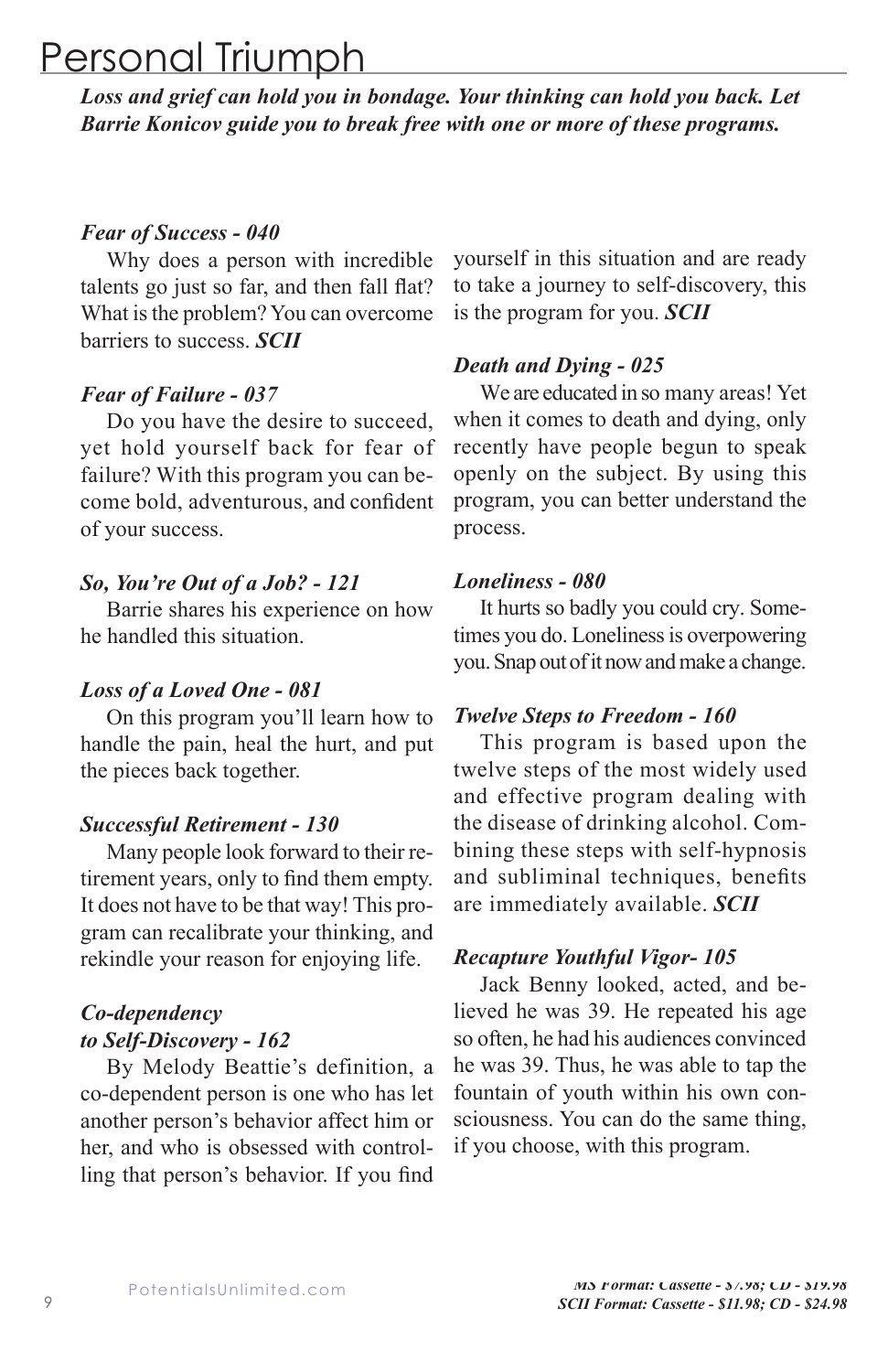# Peaceful Living

*Worry, anger and resentment rob your life of peace and serenity. You have the power to be happy. Barrie Konicov will teach you how to "let go" of negative emotions and find peace in your heart.*

#### *Relaxation - 108*

Learning to relax can eliminate high blood pressure, headaches, and stomach problems. You can reduce the effects of stress. Enjoy peace, tranquility, and deep relaxation with this program. *SCII*

#### *Relieve Stress and Anxiety - 110*

Test results show that stress, illness, and disease are all interrelated. For a happier, healthier life, you must learn to control your feelings. Barrie Konicov can teach you how. *SCII*

#### *Up from Depression - 139*

Do you feel that hopelessness and despair have taken over your life? Do you just want to quit? If so, insert this program into your player. Start to feel renewed, refreshed and revitalized.

#### *I Want to Be Happy - 075*

You have within you the power to be happy. This program will guide you to concentrate on harmonious, prosperous thoughts and bring you the happiness you earnestly seek. *SCII*

#### *Stop Being Angry - 124*

When you feel angry, people respond to you in a similar manner. There is a better way. Learn how to let go of angry thoughts. *SCII*

#### *Peace of Mind - 098*

How many times have you cried out in anguish, "I would give anything for a little peace of mind!" This program can bring the peace you're seeking.

#### *Freedom from Worry - 047*

Worry is unproductive and quite unnecessary. This program will teach you how to turn your mind toward peaceful, harmonious thoughts.

#### *Abuse Healed Through Forgiveness - 163*

Forgiveness is a quiet, inner action. It requires courage and a willingness on your part to take the first step. This program is gentle and loving in its approach and will lead you to the peace that you seek. *SCII*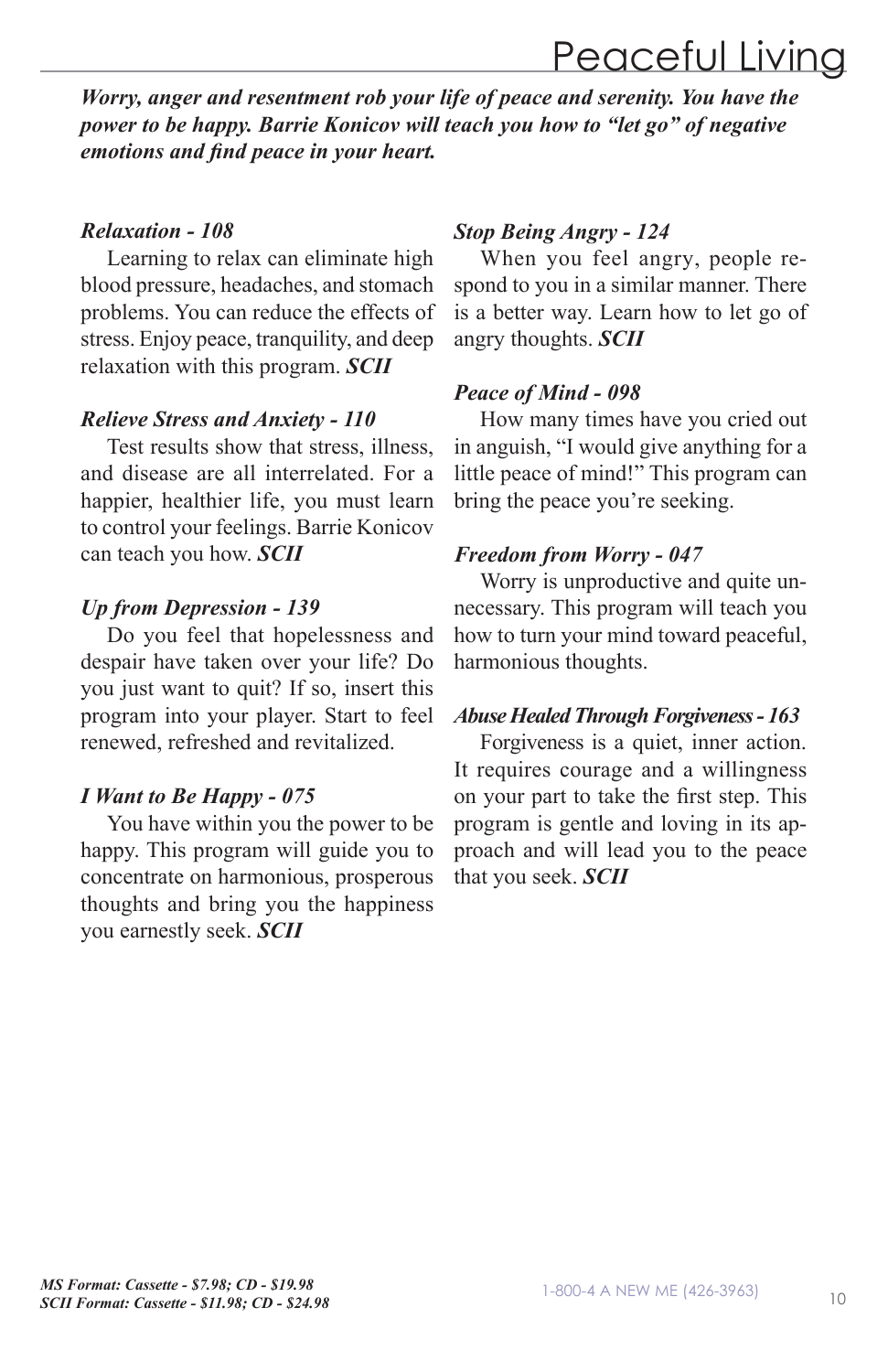# Sports

*You have the ability to excel at the sport of your choice. Merge your mind with your body, to attain excellence.* 

#### *How to Be a Great Golfer - 060*

The principles of relaxation, coordination, and concentration detailed in this program ensure a superb game of golf.

#### *Be a Better Bowler - 010*

Relax. Concentrate. Take a breath and throw a strike; then another and another. You can add 10, 20, 30 pins to your score. It is amazing!

#### *Skiing with the Wind - 120*

The wind cracks, the sounds cascade across an ocean of snow. You are one with your skis, in harmony with the day.

#### *Running/Jogging - 112*

Scientists have discovered that after running 45 minutes or more, the brain releases a chemical that stimulates creativity, logical thinking, and brings on a natural high. Using this program, you can learn how to mentally release the chemical into your brain. Not into running? After listening, you may be!

#### *Baseball - Catching - 007*

*Baseball - Hitting - 008*

#### *Baseball - Pitching - 009*

These programs are designed to enhance your concentration and improve your ability. All programs cover fielding, batting, and running, and specialize in one area.

*Better Tennis - 013*

A good tennis player is physically fit, mentally alert, and psychologically "in tune" with their game. You can improve your game to a significant degree by working with this program.

#### *Martial Arts - 154*

It is an inner dance that you seek as you move upon your path to master the martial art of your choice. To experience the freedom of mastery, use this program.

#### *Racquetball - 104*

Barrie's first experience with this game was to lose to his son, Gary. Afterwards, he went home and wrote this program. Guess what happened the next time they played!

#### *Better Table Tennis - 012*

Played by an amateur, you call the game *ping pong*. Played in competition, you call it *table tennis.* It is one of the fastest games around. With this program, you could be a contender!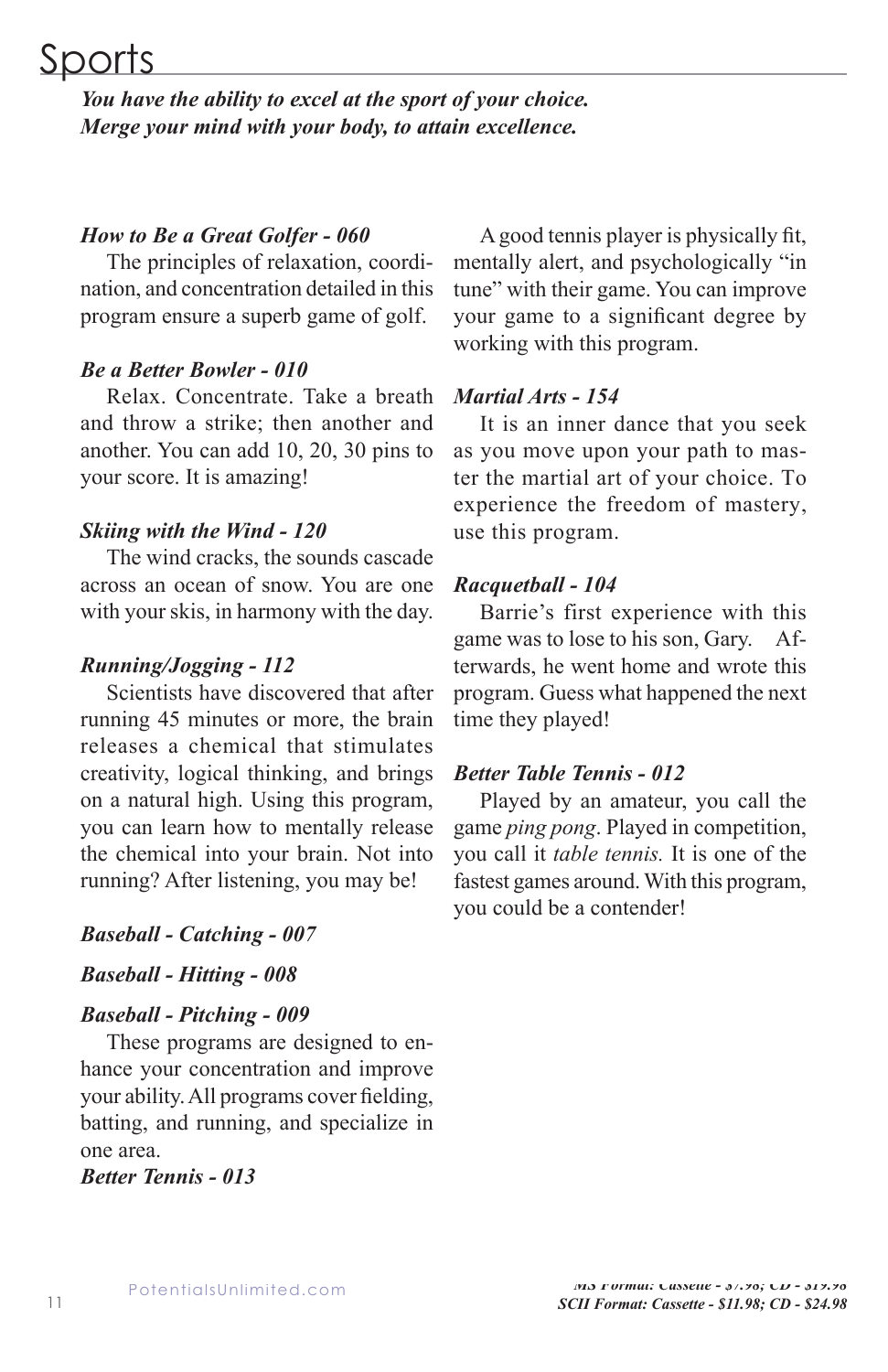# Body Image and Exercise

*You have the ability to mentally fashion a new body for yourself. To see exercise as adventure, not drudgery. Merge your mind with your body, to attain excellence.* 

### *I Love My Body ~ Female -069 Male - 070*

In working with thousands of people around the world, Barrie found that if we do not feel good about our bodies, we often do not like our life. Change your beliefs about your body and you will change your entire world.

#### *Weight Gain - 144*

If you have wanted to gain weight but could not, even by overeating, try this program. Gaining weight is simply a reversal of the techniques used to lose weight. This program could help dissolve the limitations you impose on your body size and allow you to add weight in the places you desire.

#### *Body Building - 016*

Close your eyes and imagine the perfect body. *Your* perfect body! With your determination and this program, you can have the physique you dream of. *SCII*

#### *Joy of Exercise - 077*

Even with the best intentions, many people need a push to make exercise a routine part of their lives. This program will give you that push. Play it at bedtime and you will awaken with a desire to exercise. *SCII*

#### *Walk - Don't Jog - 143*

Taking brisk walks turns out to be good exercise and provides a time to be together with someone special. This program was developed to help you acquire the discipline necessary to walk on a regular basis.

#### *Weight Loss - 145*

By now you are tired of diets that don't last. This program provides natural, lasting techniques to help you lose weight - guaranteed. *SCII*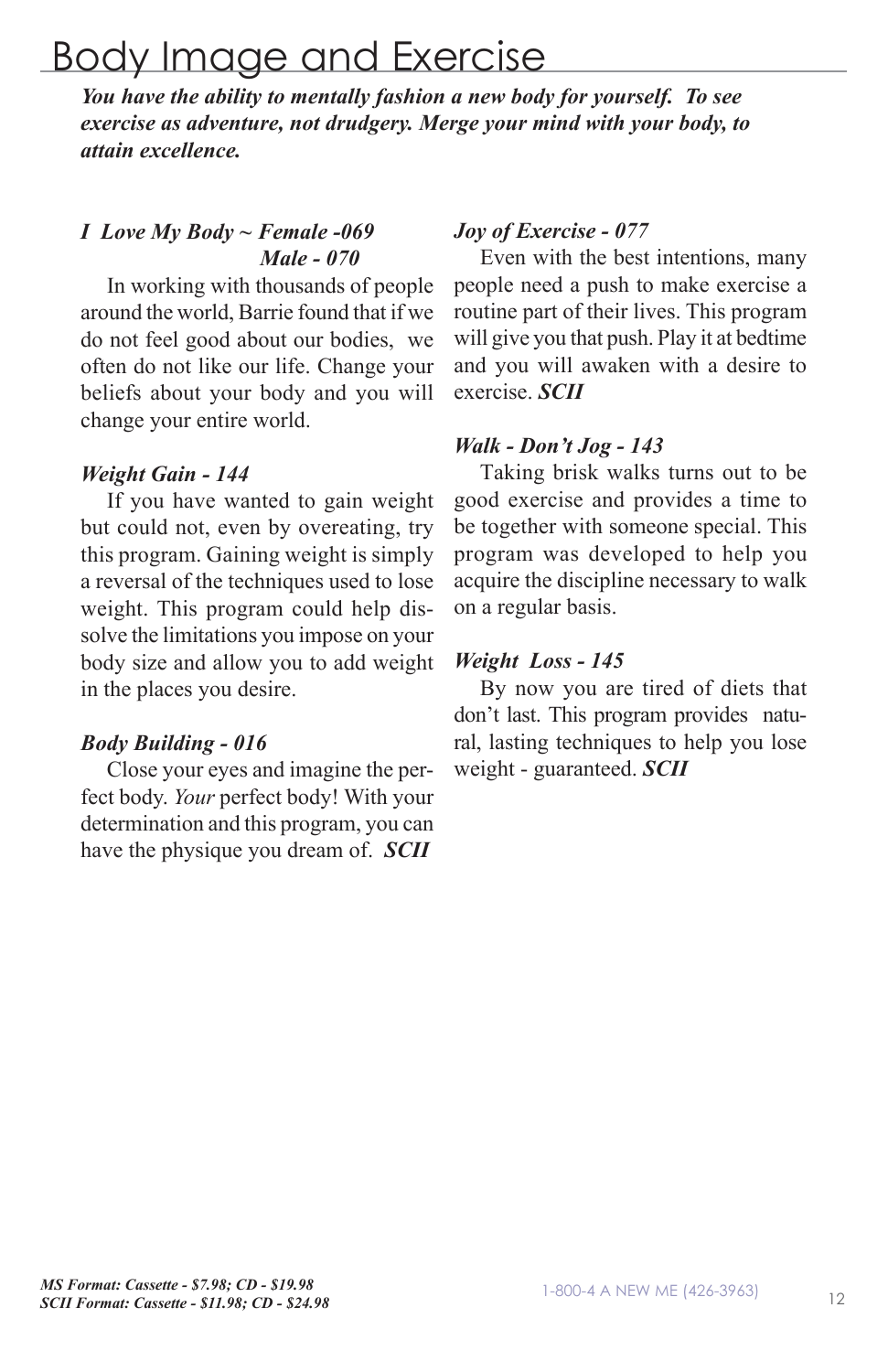# Metaphysical Reflection

*Now is the proper time to pause and meditate: alone, with friends, or with a loved one. Let Barrie Konicov guide you to put the past in perspective and bring the future you desire to reality.*

#### *Develop Your Psychic Abilities - 027*

Each of us possesses some degree of E.S.P. You can develop it far beyond your present capabilities. *SCII*

### *Talents and Abilities from Past Lives - 132*

Bring to your conscious awareness the knowledge of your past talents and abilities. They will enable you to discover your life's real purpose.

#### *Chakra Meditation - 019*

By balancing and harmonizing the energies of your chakras, unleash incredible cosmic and psychic powers that benefit all humankind. *SCII*

#### *Past Life Regression - 095*

Fascinated by your past? Have you lived before? If so, where? What time? Who were you? Man or woman? The techniques on this program have effectively guided many people into their past lives. *SCII*

#### *Psychic Protection - 103*

When you open your psychic self, you become exposed to certain negative influences. Learn techniques to safeguard your mind. *SCII*

### *Past Life Regression with Mate or Lover - 096*

Have you lived a former life with your present mate or lover? We tend to return to life surrounded by those people who will afford us the greatest opportunity for spiritual growth. Explore your past life relationship(s) with your mate or lover and add meaning and understanding to your present experience.

#### *Channeling Your Higher Self - 161*

On this program Barrie guides you step-by-step to consciously make contact with your Higher Self. *SCII*

#### *Natural Birth Control - 014*

It is possible to influence every cell of your body by thought and this includes the reproductive system. There are certain, little known, visualization and selfhypnosis techniques that could provide effective birth control. This program utilizes those techniques.

#### *Healing Abuse-A Past Life Approach - 164*

If you are a student of metaphysics and willing to take responsibility for everything in your life (and this includes the abuse you have suffered), use this program. This program guides you to search your past lives for the event or events that culminated in abuse in this lifetime. Accepting responsibility for your reactions to the event provides you the freedom to forgive. Forgiveness leads to self-love, self-respect and peace of mind.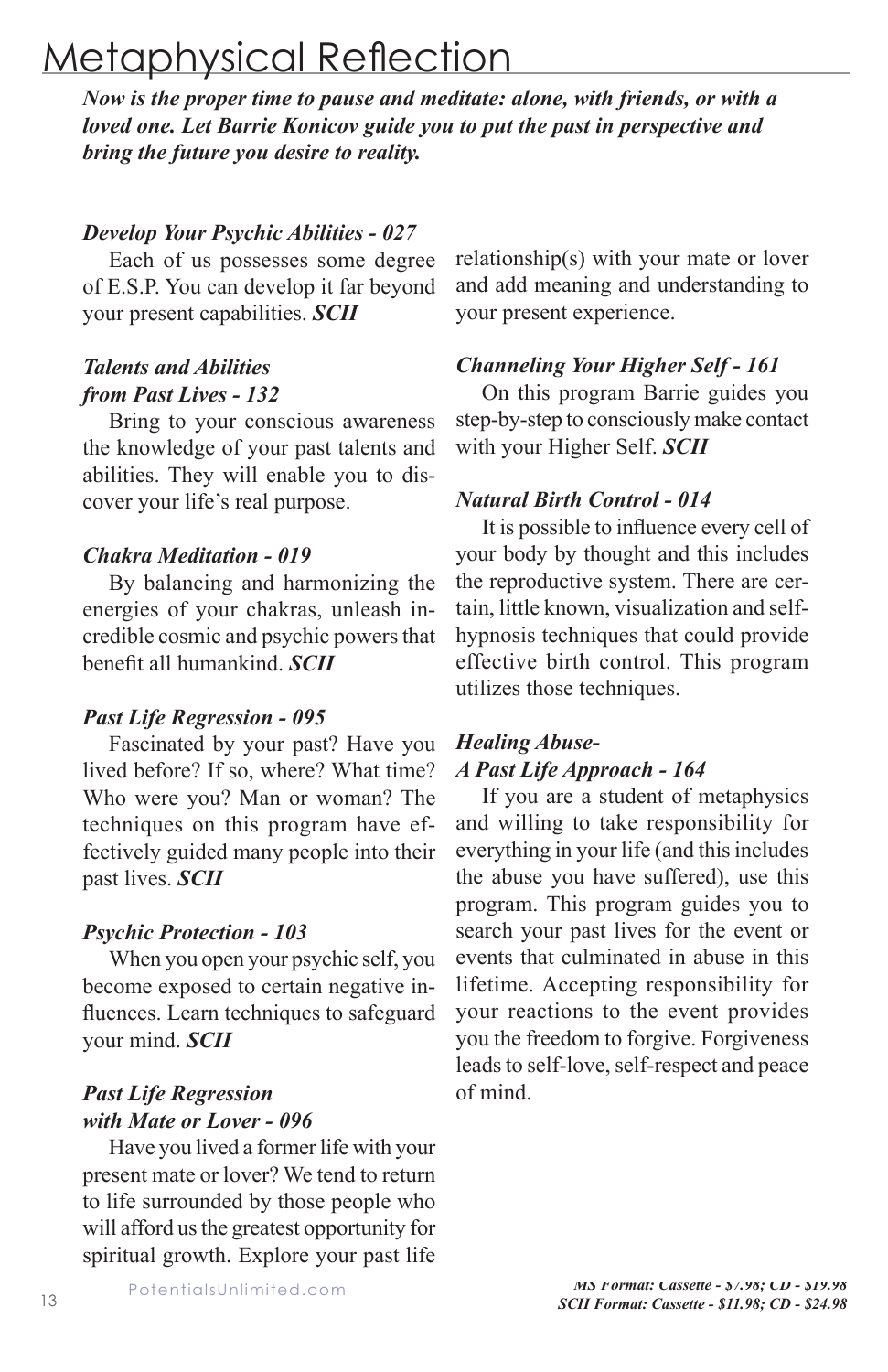#### *Astral Projection - 006*

Join the increasing number of people who are having out-of-body experiences.

### *World Peace - 149*

Earth is wounded. For too long she has endured our barbaric behavior, insensitivity, and lack of awareness. You can make a difference. Return the planet to a garden where love, light, and life abound.

### *Psychic Healing - 102*

Your thoughts, actions, and beliefs have a profound effect upon people around you who suffer from illness. Become a positive influence for them.

### *Visualization - Aura Reading - 142*

One of the keys to creating your own reality is learning the art of visualization. As an additional benefit, you'll gain the ability to see and read auras.

### *Past Life Therapy - Cause and Effect - 097*

The experiences that we plant in our past lives are harvested in the future. Is it possible to reconstruct your present life by releasing yourself of all the negativity of the past?

### *Parallel Lives/Separate Selves - 094*

Could you be experiencing life in more than one time and place at this very moment? Why not? The only limitations are the ones you accept.

#### *Remote Viewing - 137 Time Traveler*

Now you can experience Atlantis, open the secret passageway in the Sphinx and enter into the treasure room. Other journeys also await you.

### *Subliminal Teachings of Jesus - 159*

After Barrie wrote and recorded this program, he sent it to the people who had suggested it, for their review. They listened to it and passed it on to several ministers. When asked if he felt inspired as he wrote and recorded this program, he smiled and nodded, yes. It is his hope that you will be inspired by it also. *SCII*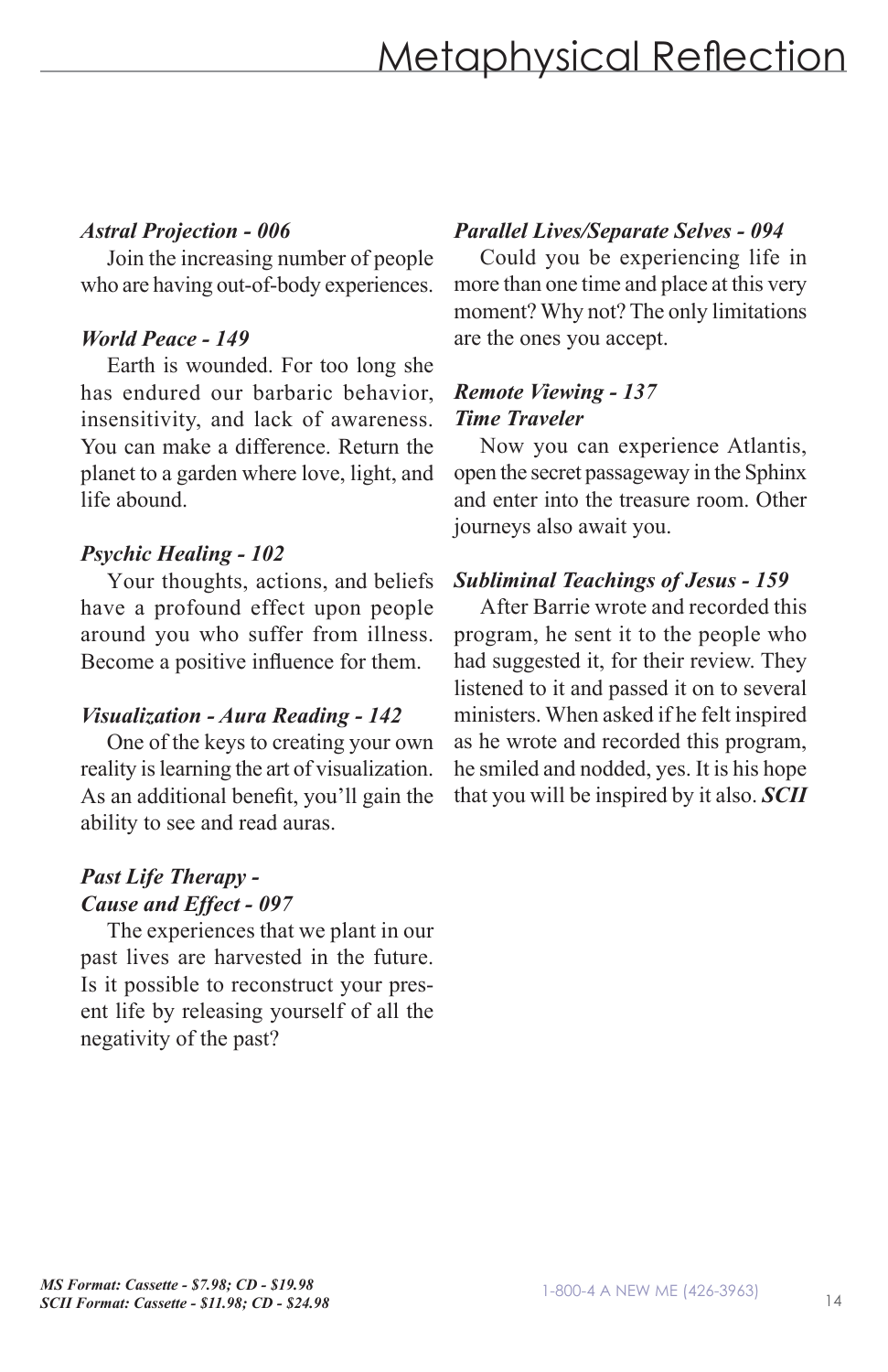# The Feminine Side

*Listen to the program of your choice below for 30 days or more and you may learn how to heal or attain what you want, effortlessly.*

#### *Premenstrual Syndrome (PMS) - 100*

Many studies point to the fact that chemical changes in a woman's body during her cycle make her more prone to anger, accidents and extreme mood swings. Begin using this program five days before the menstrual cycle begins.

#### *Conception - 021*

The suggestions on this program are designed for those couples who wish to have a child but who are experiencing difficulty in consummating the pregnancy.

#### *Natural Bust Enlargement - 089*

In the Journal of Clinical Hypnosis, Vol. 19, there are two articles dealing with bust enlargement through hypnosis. Both report very favorable results. This program is based directly on the methods used by the researchers who conducted those studies.

#### *Natural Birth Control - 014 (See pg. 14)*

#### *Having a Baby - 055*

More parents are becoming aware of the effects a traumatic delivery can have on the future physical, mental and emotional health of their child. This program is designed to condition the mother, to make the delivery as pleasant as possible.

#### *Miscarriage: The Aftereffects - 085*

The miscarriage you experienced needs to be addressed physically, mentally and emotionally. Failure to do so may put future pregnancies in jeopardy. This program creates an atmosphere for healing and guides you to the cause of the miscarriage.

#### *Get More Joy Out of Sex Female - 049 (See next page)*

*I Love My Body Female - 069 (See pg. 12)*

#### *Abortion - The Aftereffects - 001*

Aftereffects of abortion can show up years later. They must be dealt with now or they will dominate your life. This program is designed to help you heal.

# The Masculine Side

*Play these programs while you work or while you sleep. They will go directly to your subconcious.* **Conscious** *listening is NOT required! We do recommend that you listen to the self-hypnosis format once or twice while awake and aware, so you know what's being said.*

*Virility - 072 (See next page) I Love My Body - Male - 070 (See pg. 22)*

*Get More Joy Out of Sex - Male - 050 (See next page)*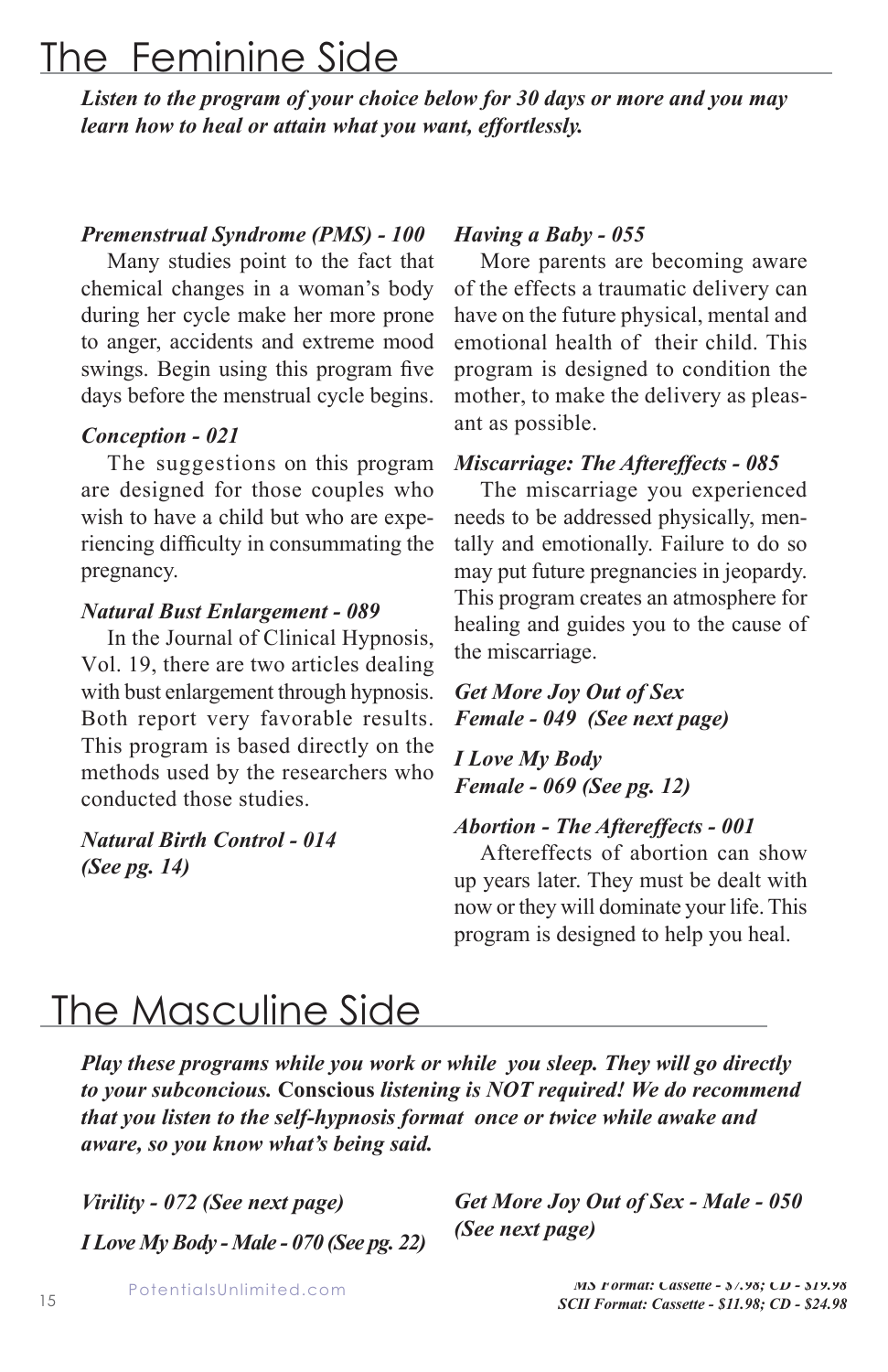# Sex and Sexuality

*Direct your thoughts to what you really want. These programs act as your teachers. Then* **you** *make the changes.*

#### *Freedom from Sexual Guilt - 046*

Until you stop tormenting yourself for past sexual conduct you will not allow yourself to enjoy the pleasures of the moment. Let go of the past and move on with your life.

#### *Virility - 072*

This program allows the listener to experience increased physical desire and to address those emotional patterns that cause impotence.

#### *Gay and Unhappy - 152*

Whether you are having thoughts of homosexuality, have experienced it, or are living that life-style now, your sexuality is a creative thought process. This program will enable you to restructure those thought precesses and reorient your sexuality, if that is what you want. This program is clearly not appropriate for all; trust your heart.

#### *Get More Joy Out of Sex~ Male - 050 Female - 049*

It is amazing. In this society we are bombarded with more mixed messages concerning sex, pleasure, and our bodies than most of us can handle. By the time we complete all the requirements and stop looking over our shoulders, many of us are so uptight and confused that we cannot fully and freely enjoy the giving and receiving of sexual pleasure. A healthy and robust sex life is a beautiful facet of a fulfilling life. You deserve all the pleasure you can get. When ordering, specify either male or female.

# *I Love My Body – Male - 070 Female - 069*

*(See pg. 12)*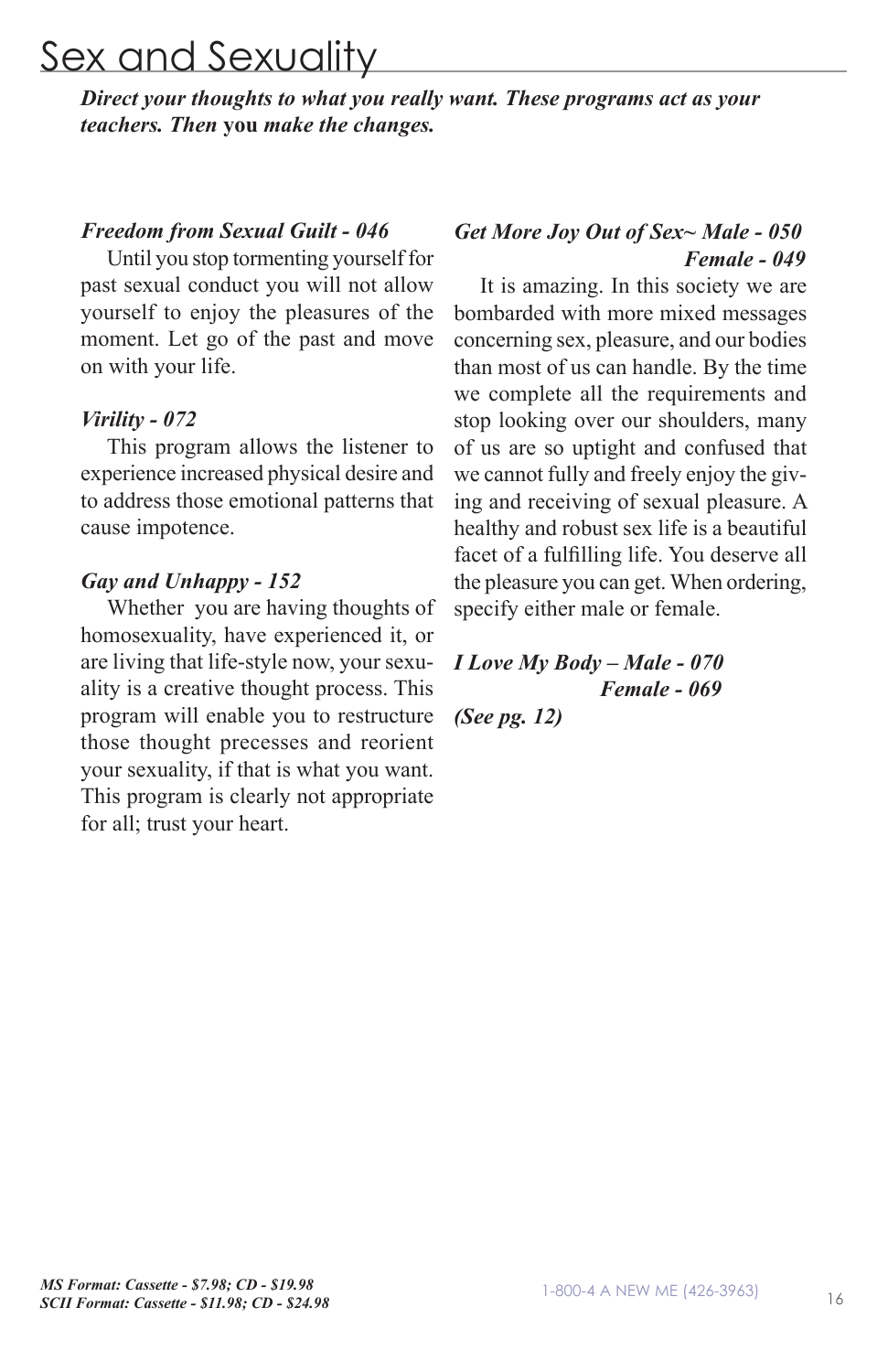# Mastery of Self

*You are the master of yourself. Take charge! Play the program for a month or more and watch what you can do.*

#### *Jet Lag - 076*

There is no reason to suffer jet lag. You can use this program during your flight or after you arrive at your destination. This program teaches you to reset your internal clock. Close your eyes and arrive at your destination rested, refreshed, and alert.

#### *Housekeeping with Love - 153*

Spend twenty minutes with this program and you will find yourself motivated and activated. Housekeeping will become an act of love.

#### *Stop Stuttering - 128*

There are two times when you do not stutter: when you sing and under hypnosis. Posthypnotic suggestions can keep speech clear.

#### *Stop Loss of Hair - 125*

Barrie often wished he had learned this technique years ago. It could have helped him then, too. Purchase this program now, before it is too late for you.

#### *Operation - 091*

#### *Before and After*

This program serves two purposes: first, to help remove the fear of impending surgery; second, to help speed your recovery after the operation.

#### *Hypnosis for Hypnotists - 065*

To become a truly outstanding hypnotist, you must take on the consciousness of a professional. This program is available to anyone interested in hypnosis as a profession.

#### *Birth Separation - 015*

Try this test: inhale deeply and hold your breath. If you pull in your stomach when you inhale, your body mechanism is backwards, probably due to birth trauma. The trauma could be the source of asthma, headaches, depression, and body aches. Release the negative feelings that surrounded your birth.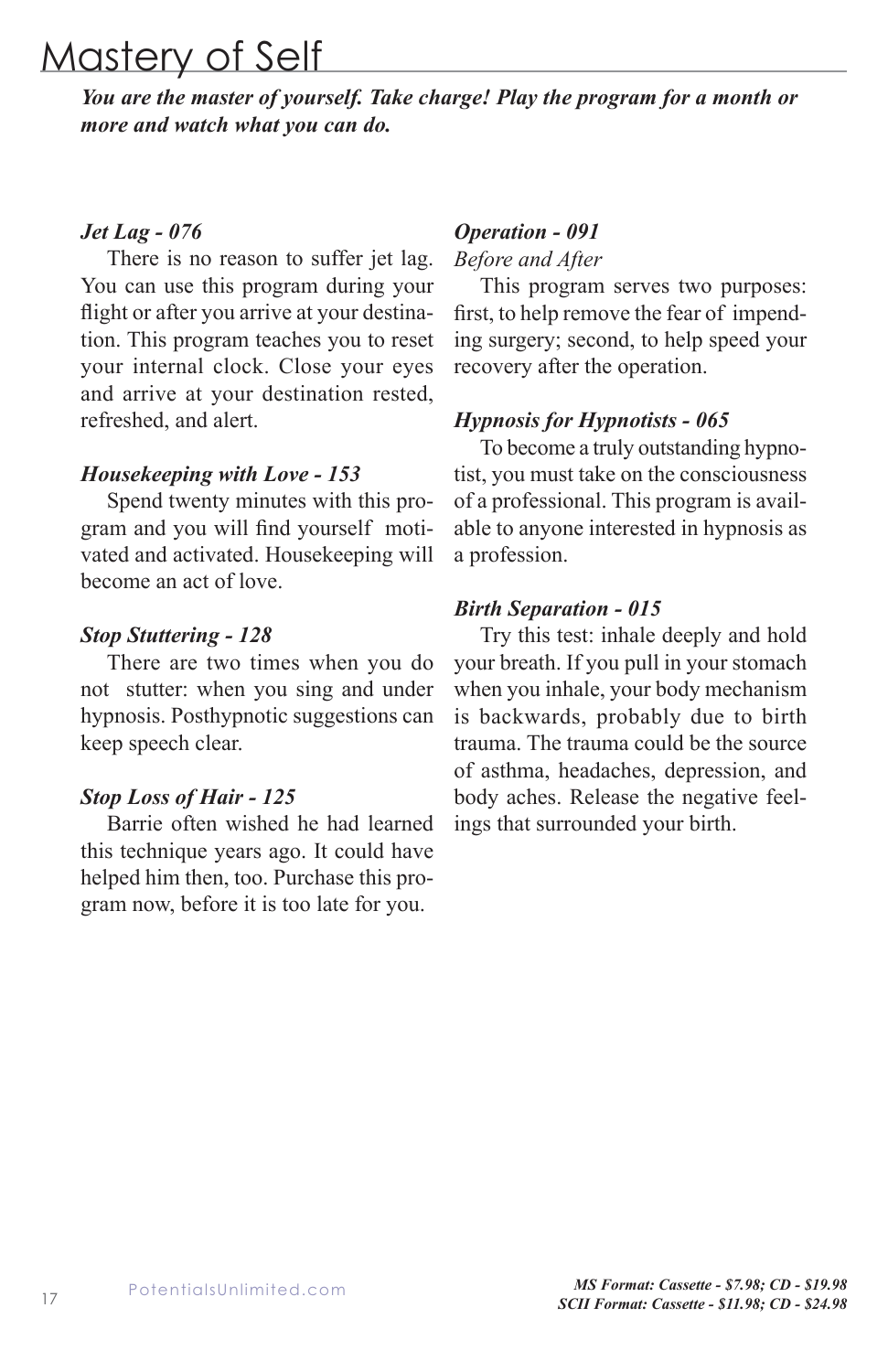# Family & Relationships

*Yes, we seemingly have titles for everything! Train your mind with our selfhypnosis programs and you may achieve what you seek.*

### *Stop Bed Wetting - 123*

If you have tried everything else and nothing seems to work, relax. If there is no physical reason for incontinence, this is the program for which you have been looking. This matter often takes care of itself quickly!

### *Thumb Sucking - 136*

Like nail biting, thumb sucking may respond to hypnotic suggestions. With proper motivation, the suggestions on this program, and your encouragement, the problem can be solved.

### *Hyperactive Children - 064*

Barrie has letters on file from parents stating that their children, after listening to this program, showed significant improvement in disposition.

#### *You and Your Child - 150*

It can happen in any family. Your child can fall in with the wrong crowd. You try everything, yet it appears the more you try, the worse the situation becomes. This program takes a different approach. It is designed for the parent's mental process: change can then be brought about in the child's behavior.

### *My Parents, Myself - 088*

Why is there so much animosity between parents and their children? Why do some parents hold on to their children, and why is it that some children will not break free of their parents? Use this program and set yourself free!

### *Where Is My Child? - 146*

If you are the birth parent of a child who was adopted, this program will aid you in your search for your child.

#### *Where Is My Parent? - 147*

If you are an adopted child, this program will aid you in your search for your natural parents.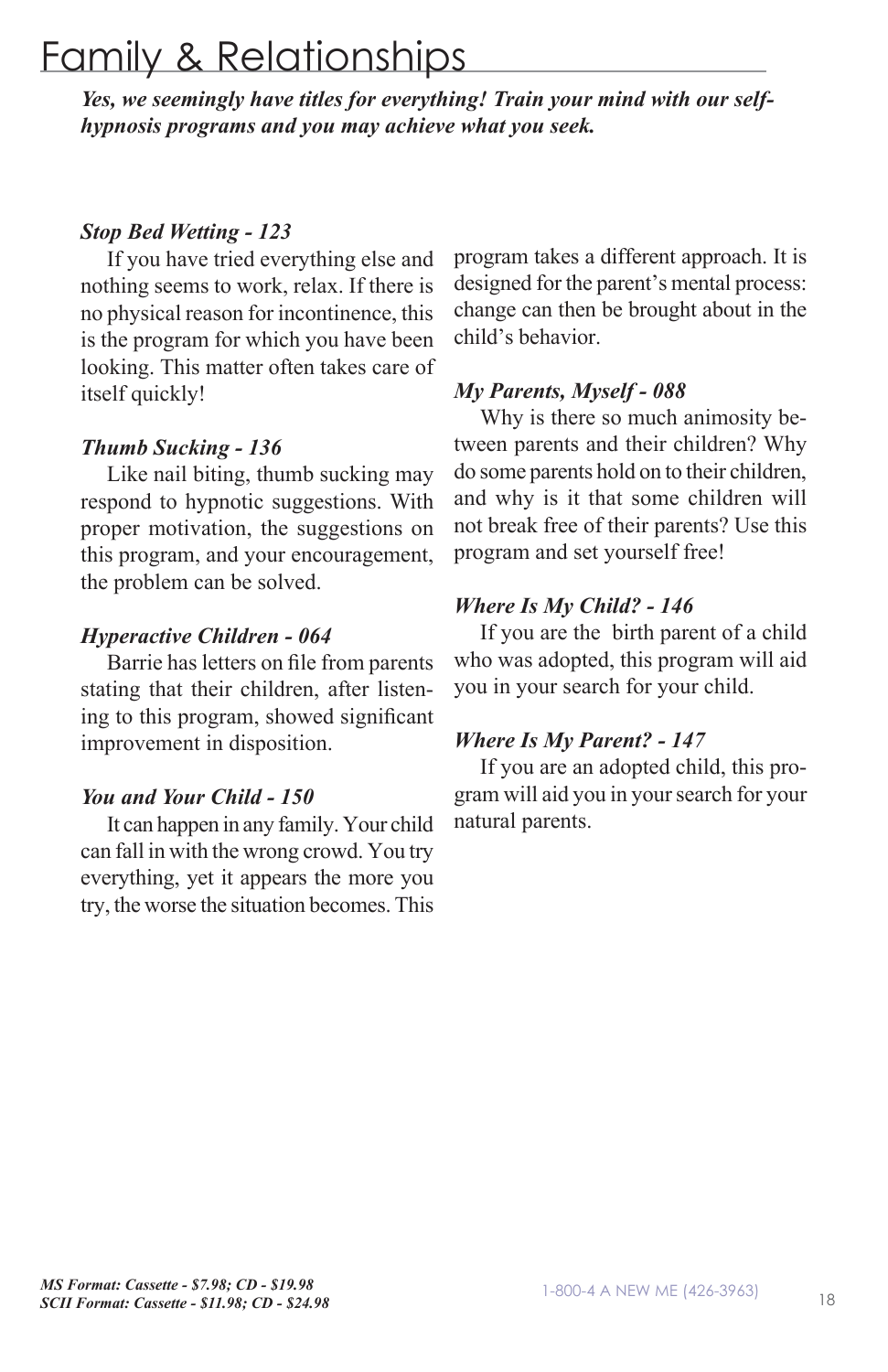# Self-Renewal

*Many people become "stuck" in life, confused, unable to move forward. The programs for Self-Renewal are designed to loosen the cement around your feet and allow you freedom to move again — toward your unlimited potential.* 

#### *How to Be Popular - 061*

With this program you can make new friends, develop charm and charisma and be at ease wherever you go.

#### *Develop Enthusiasm - 026*

Start an inner fire! Approach everything you do with enthusiasm and you will always do it better!

#### *Creative Thinking - 023*

The difference in people is not the difference in opportunity, but in the quality of their thoughts. Raise the quality of your thoughts, and you will raise the quality of your life! *SCII*

#### *Be Positive - 011*

All successful people are able to retreat within themselves when assaulted by the negativity of others. This program teaches you how to effectively shield yourself from negative assaults by others. *SCII*

#### *Stop Drinking - 022*

Drinking is one problem that most health care officials feel cannot be cured. That does not have to be the case. Drinking is a symptom, not a cause. This program could quickly get to the cause of the problem; a cause which exists in the mind. Change the mind, eliminate the cause, and its symptom could be eliminated too. It all depends on your desire.

#### *Freedom from Drugs - 044*

Hypnosis can free you from the physical, mental, and emotional dependency of drugs. There is no question about it, hypnosis could help. If you or someone you know needs help with a drug problem or habit, this is the program to use.

#### *Veterans - 140*

Barrie originally made this program to say to Vietnam Veterans, "*We care, we feel, we just do not know how to say it.*" This program was his way of saying "*let the healing begin*" and has since been used by veterans of more recent events, as well.

#### *Freedom from Guilt - 045*

Be kind and gentle to yourself. Use this program and let that guilt go!

#### *Handling Disappointment - 054*

Clear away the debris of disappointment and enable yourself to deal with life when things don't go your way. Begin to enjoy a more positive outlook.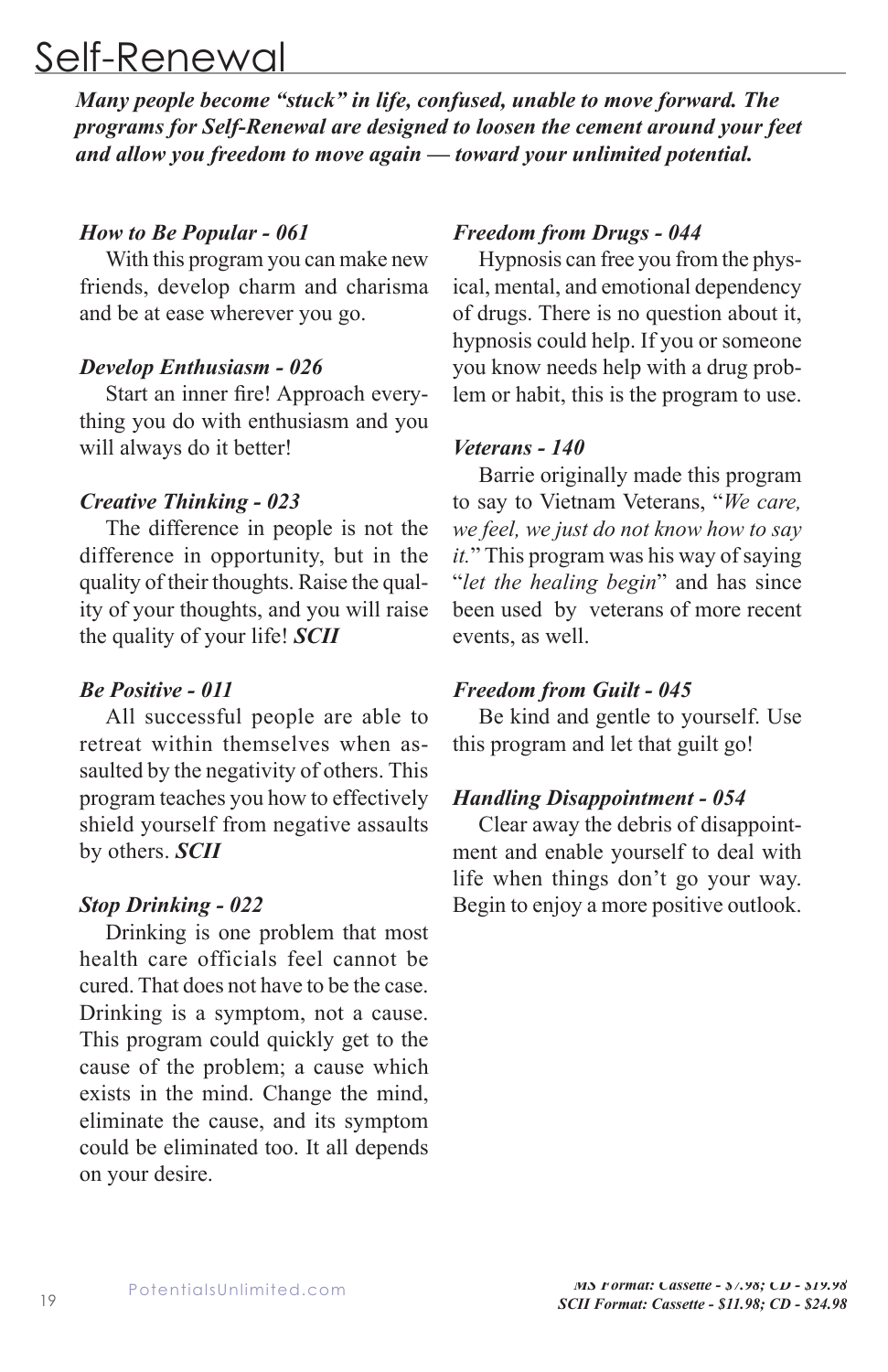# Overcoming Fear

*When fears begin to control our minds, we become a slave to them. They can grow to the point where they consume our entire lives. Each program in this Fear Series can help you unlock the chains that bind your mind. You'll enter into a deep state of relaxation and through sophisticated visualization and imagination techniques, you may systematically remove fear from your life.* 

#### *Fear of Driving - 036*

You'll learn to enjoy the convenience and joy of driving or being a passenger in a car.

#### *Agoraphobia - 002*

Fear of crossing or being in open spaces can be a debilitating fear. This may be the program to help you overcome it.

#### *Fear of Closed-In Places - 033*

Explore with Barrie the experience which caused these claustrophobic feelings. Find what created the situation and bring your impressions into focus to let go of this fear.

#### *Fear of Crowds - 034*

The fear of crowds is a thought in your mind, now controlling your life in most unreasonable ways. You can triumph over this fear and become completely free.

#### *Fear of Death - 035*

Allowing the fear of death to control and dominate your consciousness is certainly unnecessary. Using the suggestions on this programs can rid your mind of this fear.

#### *Fear of Flying - 038*

Fear is a learned response, and perhaps your fear of flying was placed there by well-meaning friends or relatives, or by the media. The suggestions on this program may help.

#### *Fear of Water - 041*

To let the fear of water go, just play this program at bedtime, and your subconscious will do the rest.

#### *Fear of Heights - 039*

This fear has become a part of your life, a part of your psyche. Use this program and eliminate the fear of heights.

#### *Touch Me - 138*

This fear is so prevalent in our society that Barrie believes he has only met a handful of people who do not have it. You would instantly recognize it inside yourself and others, if you knew what it is and how it appears. Face it now by ordering and using this program.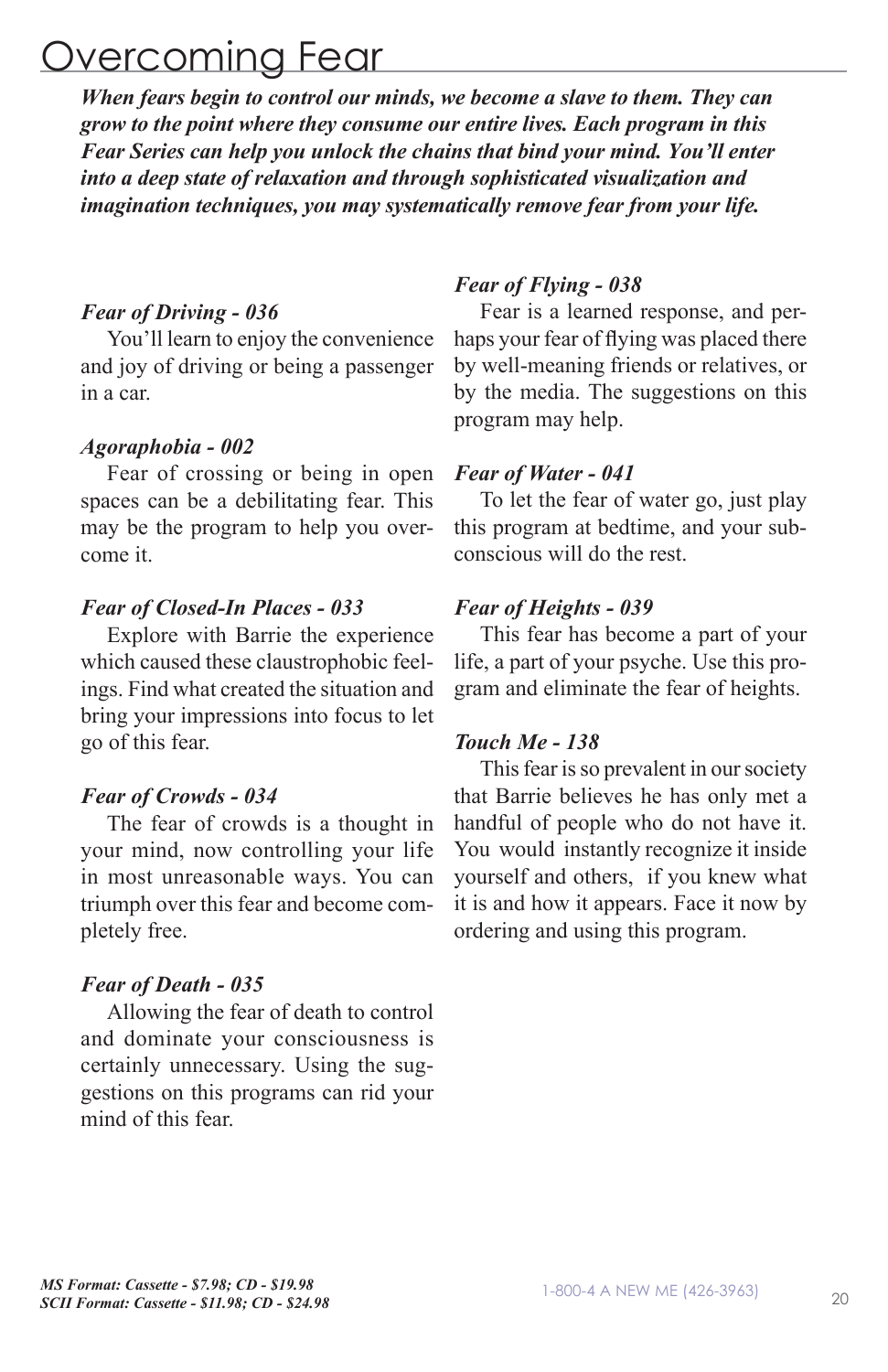# Hypnotic Sounds

*Close your eyes and picture waves crashing to shore or streaks of lightning splitting the night sky forewarning the ominous rumble of thunder. Tune in to your body and feel, then hear, the sound of your heart beating. Experience the constant rhythm of a metronome, set to move you into a deep state of self-hypnosis. These programs are designed to heighten your senses and improve your experience with self-hypnosis. They can also be used as sleep programs to pleasantly block out all other noises. They do not contain ANY suggestions for change.* 

#### *Brook/Rain - 155*

**Brook** - Rushing, falling, churning the delightful sounds of a clear-running brook swirling down a mountain side. Let the laughing brook soothe your psyche.

**Rain** - The soft pattering of tiny rain droplets creates a totally relaxing atmosphere of gentleness.

#### *Crickets/Birds - 157*

**Crickets** - Soft trilling recalls the sounds of a sweet summer evening. Relax and return to a twilight time and place.

**Birds** - Enter a forest of audio delights. Cheerful twittering and chirping fill the woodland air.

#### *Ocean/Thunderstorm - 090*

**Ocean** - The continuous rolling waves against the shore will induce you to feel as though you are one with nature.

**Thunderstorm** - A low rumble of distant thunder warns of an oncoming storm. Become part of the gently stirring skies.

#### *Wind/Seagulls - 156*

**Wind** - Blow away all cares, as rushing currents of wind carry you off to a vibrant place all your own.

**Seagulls** - Recall the times of sand and shore, heightened by the sounds of a true sea bird's calling - that of the sea gull

#### *Heartbeat/Metronome - 058*

**Heartbeat** - Return to the sounds of your beginning. Deep within the womb, you were comforted by your mother's steady, rhythmic heartbeat.

**Metronome** - Experience the constant rhythm of a metronome set to move you into a deep state of self-hypnosis.

No subliminal suggestions on Hypnotic Sounds.

#### *They can be ordered on:*

1 cassette \$7.98 *(one sound per side)*. 1 CD \$19.98 *(one sound per track, two tracks)*.

#### *They can also be ordered on:* 2 CDs, \$24.98

*(one sound per CD)*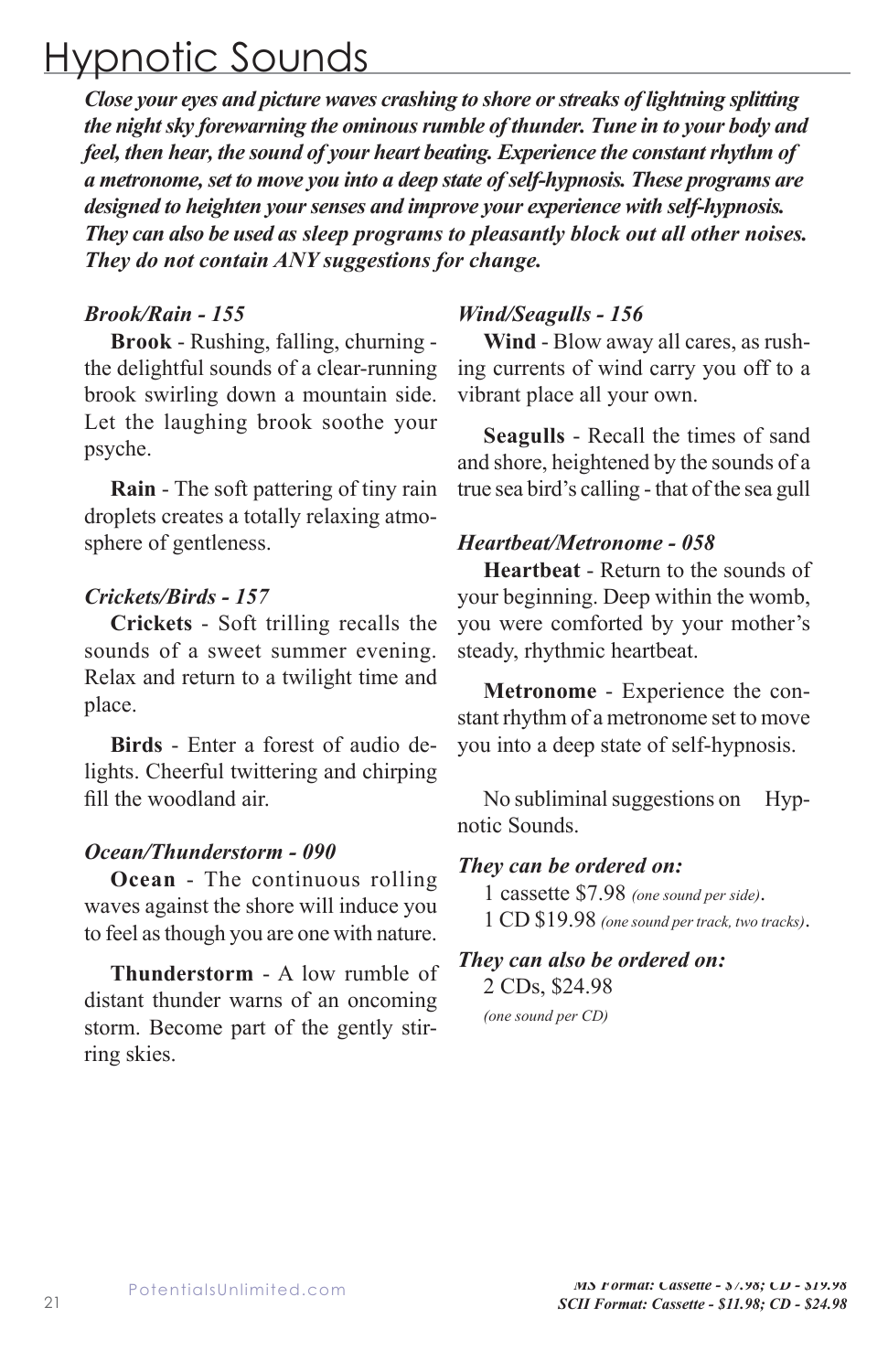# Hypno-Astrology

*Rise above your sign with the marriage of Hypnosis and Astrology. Your key to health, happiness, and prosperity.* 

This is the concept: Each sign of the Zodiac has its positive and negative aspects. As individuals, in order to master our own destiny, we must rise above our negative traits.

Each program in this series makes you aware of your sign's strengths and weaknesses. Then, you are guided into a technique that frees you from the negatives through the alchemy of your mind. From there you're guided into a level of self-hypnosis where positive suggestions are given to you. Each suggestion is specifically designed for your sign to strengthen you from within.

It has been said that a wise person rules the stars. That has been Barrie's purpose in creating this series; to provide you with the knowledge to rise above the turbulence of your sign.

It took Barrie over two years to create these 12 tapes. He hopes you find them valuable.

*Capricorn - 018* **December 22 - January 19**

*Aquarius - 003* **January 20 - February 18**

*Pisces - 099*  **February 19 - March 20**

*Aries - 004* **March 21 - April 20**

*Taurus - 134*  **April 21 - May 20**

*Gemini - 048*  **May 21 - June 20**

*Cancer - 017* **June 21 - July 22**

*Leo - 078* **July 23 - August 22**

*Virgo - 141*  **August 23 - September 22**

*Libra - 079*  **September 23 - October 22**

*Scorpio - 114*  **October 23 - November 21**

*Sagittarius - 113*  **November 22 - December 21**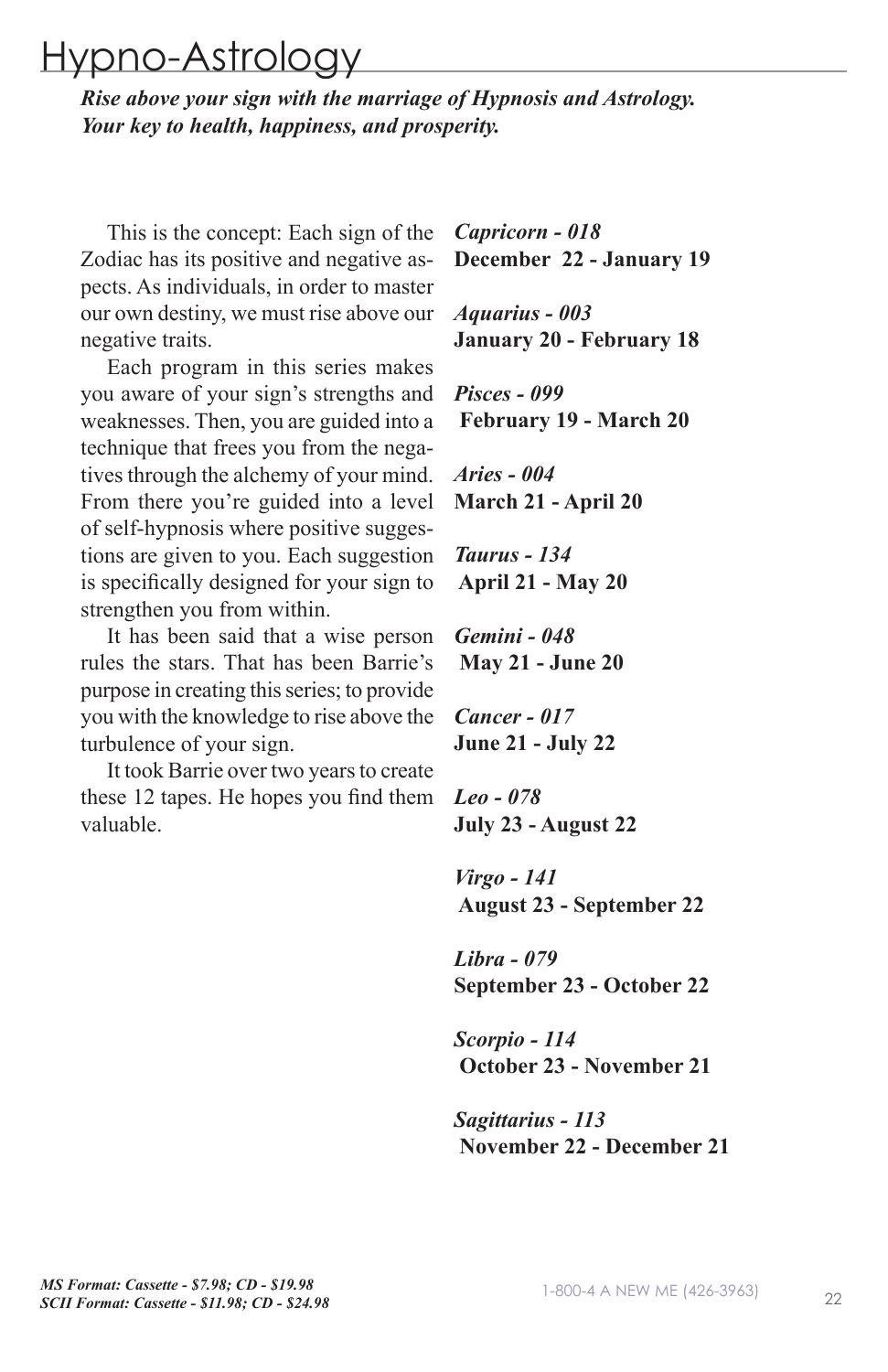# Astral Sounds

*It's a matter of personal choice. If this program sounds fascinating to you, you might just want to order it and try it at home.*

Sound waves that can carry your mind and body into a new universe of pure pleasure. The future is yours...now.

This program is being praised by hundreds of thousands of people world-wide.

They report that it removes physical pain...cures insomnia...reduces stress and anxiety...provides instant and deep relaxation...provides freedom from worry...makes them happy and naturally high...creates magnificent visual imagery. And it does it all without drugs!

Yet, this recording contains no human voices or musical instruments. It is not self-hypnosis or subliminal, it is not created by Barrie. It is truly the first holistic health miracle of computer technology. Curious? Of course you are!

*Read on...*

#### *WHAT IT IS*

Astral Sounds, an hour-long program fully copyrighted by The American Research Team, is a truly unique recording. It is the only one of its kind in existence in the entire world. It contains no human voices, no musical instruments and no sounds of the environment such as rain, wind, or the ocean. What this program does, indeed, contain are very delicate sound waves created by a computer which was programmed by a team of psychologists. The end result is truly a miracle of computer age technology. The program contains sound waves and sound frequencies which have been arranged in a specific pattern to have profound positive psychological effects on the mind and body of the listener.

#### *WHO USES ASTRAL SOUNDS*

Hundreds of thousands of people from all over the world use Astral Sounds and our American Research Team's files are filled with their testimonial letters praising this little miracle program. Hospitals use Astral Sounds to tranquilize their patients instead of giving them sleeping medication. Hospitals and Pain Centers use Astral Sounds to reduce or stop pain rather than use potentially dangerous pain-killing drugs. Colleges, Universities and Boards of Education, world-wide, use Astral Sounds in their psychological programs. Heads of Government, Cabinet Members and Supreme Court Justices use Astral Sounds. People from all walks of life are discovering that Astral Sounds can carry them into a state of blissful, deep, meditative rest where the body seems to float in warm fluid.

This is the ONLY program we currently carry, not produced by Barrie. See www.impactpublishinginc.com/Tape-Astralsounds.htm for more information.

**Cassette - \$15.00 CD - \$25.00**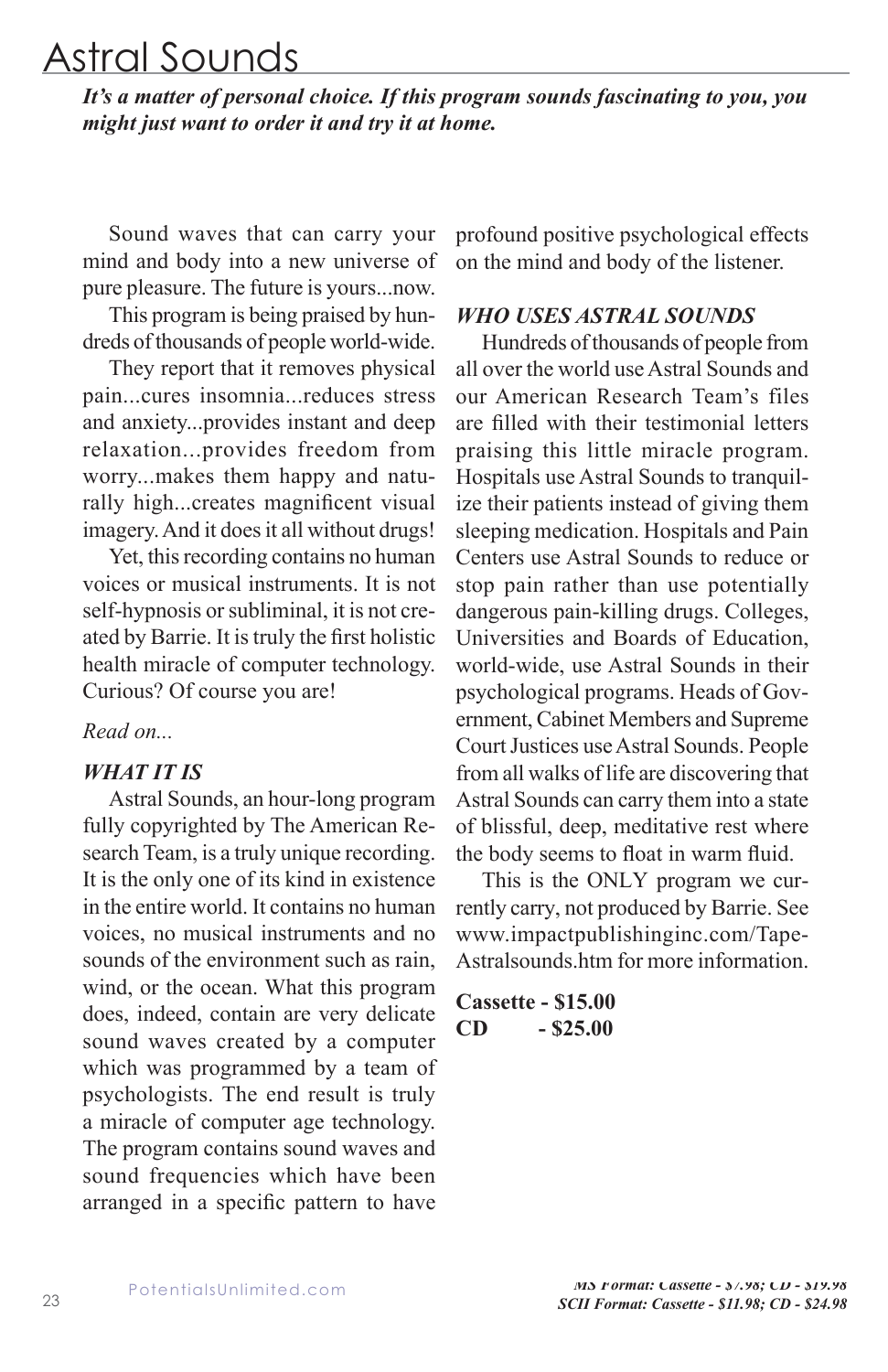# Subliminal Persuasion Video / DVD

*A new concept designed to help you awaken to your Unlimited Potential.*

Here is a truly unique product that uses all aspects of learning: sight, sound, and repetition. We have combined our video and audio programs into a highly effective system exclusively based on positive suggestions and visualizations for change.

Our Subliminal Persuasion Video Tape enables you to enjoy the benefits of perfectly blended sight and sound while you relax and enjoy the soothing scenes of spectacular waterfalls, lush tropical foliage, and majestic waves rolling onto the magnificent Hawaiian Islands.

Visual suggestions are subliminally recorded at specific intervals within the picture in such a way that your conscious mind will be unable to perceive them. However, they will be read by your ever aware subconscious. These subliminal suggestions are presented as part of the introductory remarks on the video.

Auditory suggestions for change are masked by specially composed music, and the relaxing sounds of the ocean.

#### *Videos are available in the*

*following titles:*

**Concentration - V020 Creative Thinking - V023 Develop Enthusiasm - V026 Good Study Habits - V053 Memory Improvement - V083 Money/Prosperity - V086 Relaxation - V108 Relieve Stress and Anxiety - V110 Self-Confidence - V115 Stop Smoking - V127 Subconscious Sales Power - V129 Weight Loss - V145**

*Video \$22.98 DVD \$22.98*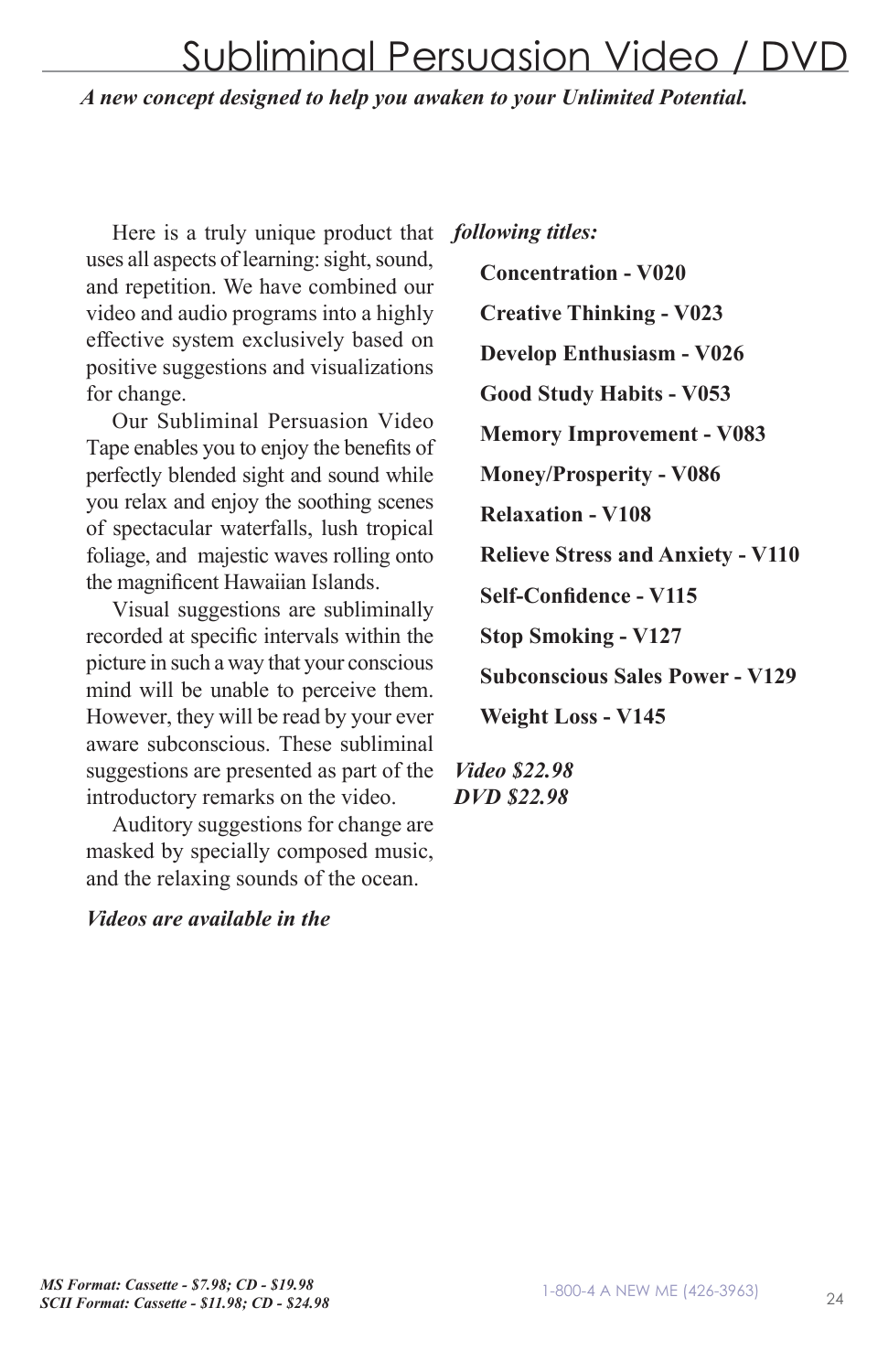# The Jennifer Tapes

### *Four programs containing suggestions that stimulate the perfect functioning of all parts of the body in child development from birth to age seven.*

This four-program series was developed from background material provided to Barrie Konicov by Cynthia Pike Ouelette, the mother of Jennifer. As a child, Cynthia had been taught by her own mother that "thoughts and words create our reality." So when Jennifer was born, Cynthia took that knowledge and translated it into action - first in the hospital, and later at home. In the hospital, Cynthia was called many times to the newborn Intensive Care Unit because Jennifer was dying. Each time, Cynthia spent time touching her daughter and speaking to her gently and lovingly. She repeatedly told Jennifer that she would live and get better: she told the child to take all her love and use it for the strength to fight to live. Jennifer pulled through each crisis.

Later, when Jennifer was home, Cythia began making tapes for her. She played the tapes night and day. And as Jennifer's healing progressed, Cynthia changed the suggestions on the tapes to accelerate her healing.

Each program in this series deals with a different level of a child's development. When your child's development has equalled what is suggested on the program, it is time to move on to the next. At all times, follow your inner knowing.

#### *Health Suggestions*

Each of the four programs contain suggestions that stimulate the perfect functioning of all organs, glands, muscles, tendons, and bodily systems. They also contain a carefully-developed potpourri of suggestions that emphasize universal love, self-respect, and self-worth. These suggestions develop a loving attitude toward self and others. This is the foundation of all four recordings.

#### *JT 1 - Birth to age 6 months*

The suggestions on this recording promote the perfect control and balance of the body, and suggest that both arms and hands, feet and legs, thumbs and fingers function perfectly.

#### *JT 2 - 6 months to 1 1/2 years*

This program is designed to promote more complex moments, such as pulling up to the knees, pulling up to a standing position, standing without support, walking, climbing onto and off such things as furniture, and talking.

#### *JT 3 - 1 1/2 years to 3 years*

The suggestions on this program emphasize walking, hopping, throwing and catching, walking up and down stairs, dressing and undressing, potty training, graceful coordinated movements, and speaking in sentences.

#### *JT 4 - 3 years to 7 years*

This program prepares the child to enter school or preschool, emphasizing the development of learning skills such as reading and writing, memory, concentration, and the ability to listen and follow directions. These skills will ensure that learning will be an enjoyable experience for the child.

#### *The Miracle of Suggestion.*

These are miracle programs. The messages on this recording are for any child, adolescent or adult. If a person is, in any way, developmentally impaired as a result of birth, accident, or illness, these programs, plus your love, may create the same type of miracle as they did for Jennifer.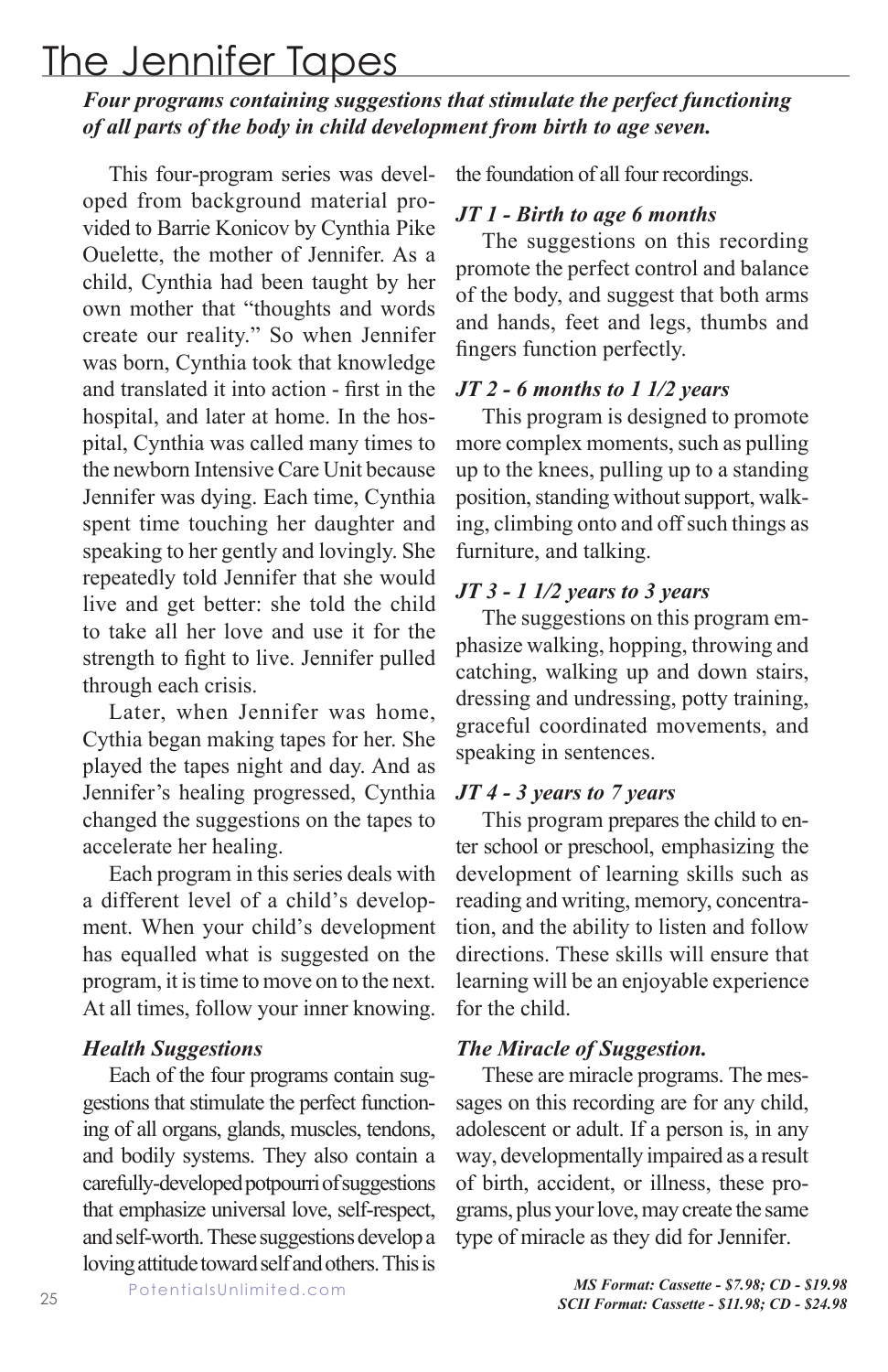# Excel-lerated Language Learning

*To learn anything as fast as thought itself, learning must take place on a subconscious level. Your subconscious mind keeps a perfect record of everything you've ever learned. It is your conscious mind that makes learning difficult, because it blocks the flow of information to and from your subconscious mind.* 

Learning while in a relaxed state gives you free access to your subconscious mind, enabling you to have full recall and retention of everything you're exposed to. This is the basis of our Excel-lerated Learning programs. Our foreign language programs will empower the student to learn from two to five times better and faster than what is currently expected.

These programs work from the inside out and, therefore, make change an effortless process - particularly when compared to more conventional teaching methods that teach from the outside in.

We offer two types of language programs to fit every learning need. These programs are designed to complement current study materials and to accelerate the learning of a language.

# *The Traveler's Program (1 tape or CD)*

Wouldn't your next foreign vacation be more fun and exiting if you knew some of the native language?

This single program could be just the ticket! Besides proving to you that learning is easy, it will also introduce you to the Excel-lerated Learning concept.

One portion of the Traveler's Program is a sleep learning session that will saturate your subconscious with suggestions designed to accelerate your learning ability.

The other portion, a pre-study lesson,

guides you into a state of self-hypnosis where your mind will be receptive to the basics of the language you're learning. You are then brought to full consciousness so you can follow along in the workbook we've included. Ten lessons are recorded.

*302 French 303 German 308 Hebrew 305 Italian 307 Japanese 304 Portuguese 306 Russian 301 Spanish*

### *The Student's Program (2 tapes or CDs)*

If you're taking a language in school, this is the program we recommend for you. This format includes the entire Traveler's program and lesson book, plus a powerful bi-lingual Subliminal Persuasion program. This program is designed to complement current study materials and to accelerate your learning of a language. Includes 2 tapes or CDs plus 1 lesson book.

*315 French 316 German 317 Hebrew 318 Italian 319 Japanese 320 Portuguese 321 Russian 322 Spanish*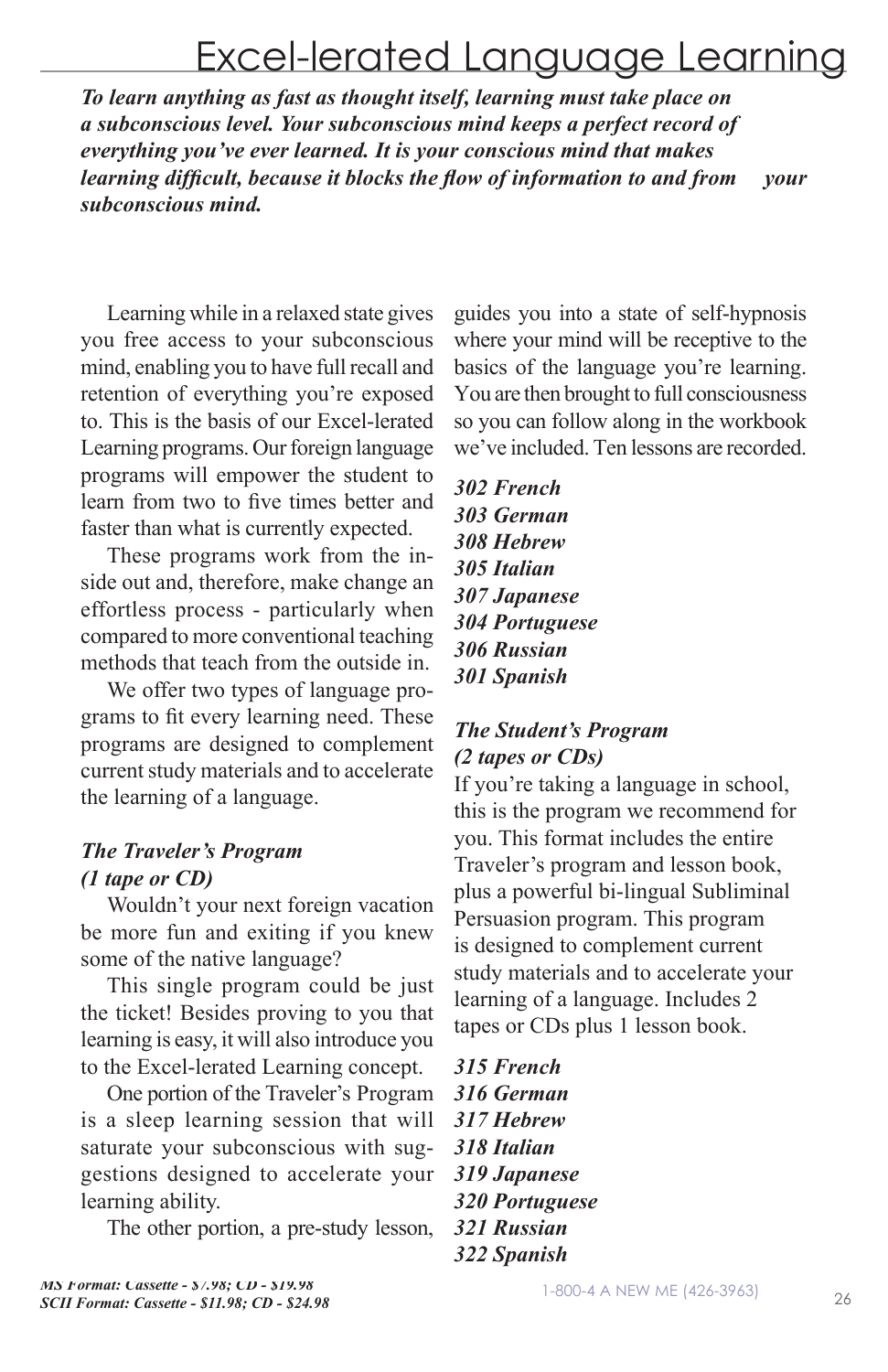# Programs in Spanish (En Español)

*Below you'll find descriptions of programs available in Spanish.* 

### *Self-Healing/Auto Curacion - 117*

Esta es la cinta más increíble que ofrecemos. Nuestros clientes han manifestado cambios fabulosos en su salud, tanto mental como física. Las sugestiones de esta cinta han ofrecido respuestas favorables a muchos malestares. Compre esta cinta. Usted estará satisfecho.

### *Weight Loss/Bajar De Peso - 145*

La dieta normal dura menos de 72 horas. Sin dedicación personal las dietas no dan resultado. El uso repetido de esta cinta puede reforzar su deseo, determinación y poder de voluntad para que pueda efectuar un cambio espectacular hoy día mismo.

### *Stop Drinking/Dejar De Beber - 022*

El beber es un problema que no puede curarse segun la mayoria de los oficiales de sanidad. No tiene que asi. El beber es un sintoma, no una causa. Esta cinta puede localizer la causa del problema: una causa que existe en la mente. Alterar la mente, eliminar la causa, y puenden eliminarse tambien sus sintomas.

# *Memory Improvement/ Mejore Su Memoria - 083*

Todas tenemos una buena memoria. La naturaleza de su subconsciente es recordar todo lo que usted ha oído o aprendido. Muy a menudo, sin embargo, usted limita la capacidad de su memoria con el uso repetido de autosugestiones inconscientes. Líbrese de los pensamientos negativos y de la actitud que le hace decir: "No puedo recordarme". Use esta cinta. Usted puede gozar hoy día mismo de sus habilidades de retención y memoria.

# *Relieve Stress and Anxiety/ Alivie Su Tension Y Ansiedad - 110*

Sentimientos tristes pueden, en realidad molestarle mucho. Aprenda a ordenar a sus sentimientos cómo deben sentir en lugar de que ellos le indiquen cómo debe sentirse. Esta cinta puede enseñarle a sentirse bien todo el tiepo.

### *Self-Confidence/ Confianza En Si Mismo - 115*

Uno de los regalos más preciosos que usted puede darse es el de confiar en usted mismo. Desarrolle la confianza necesaria para poder decir "No" sin sentirse culpable. Adquiera sequridad en sí mismo para que pueda sentirse calmo y tranquilo cuando se encuentra con gente. ¡Póngase hoy día mismo en camino hacia un YO más seguro con esta cinta tan importante!

# *Stop Smoking/Dejar De Fumar - 127*

Esta cinta puede ayudarle a dejar su hábito de fumar, inmediatamente. Contiene las técnicas y procedimientos que han ayudado, a través de los años, a miles de personas a dejar de fumar.

### *Be Positive/Mentalidad Positiva - 011*

Toda persona de éxito tiene la habilidad de entrar en sí mismo cuando la negatividad de los otros le acosan. Ahora usted puede aprender esta habilidad y proteger su mente. Esta cinta contiene un procedimiento sencillo que puede protegerle efectivamente de las influencias dañinas y negativas de la gente que le rodea.

### *Relaxation/La Relajacion - 108*

Si usted pudiera relajarse su presión sanguínea podría ser normal de nuevo; sus dolores de cabeza le abandonarían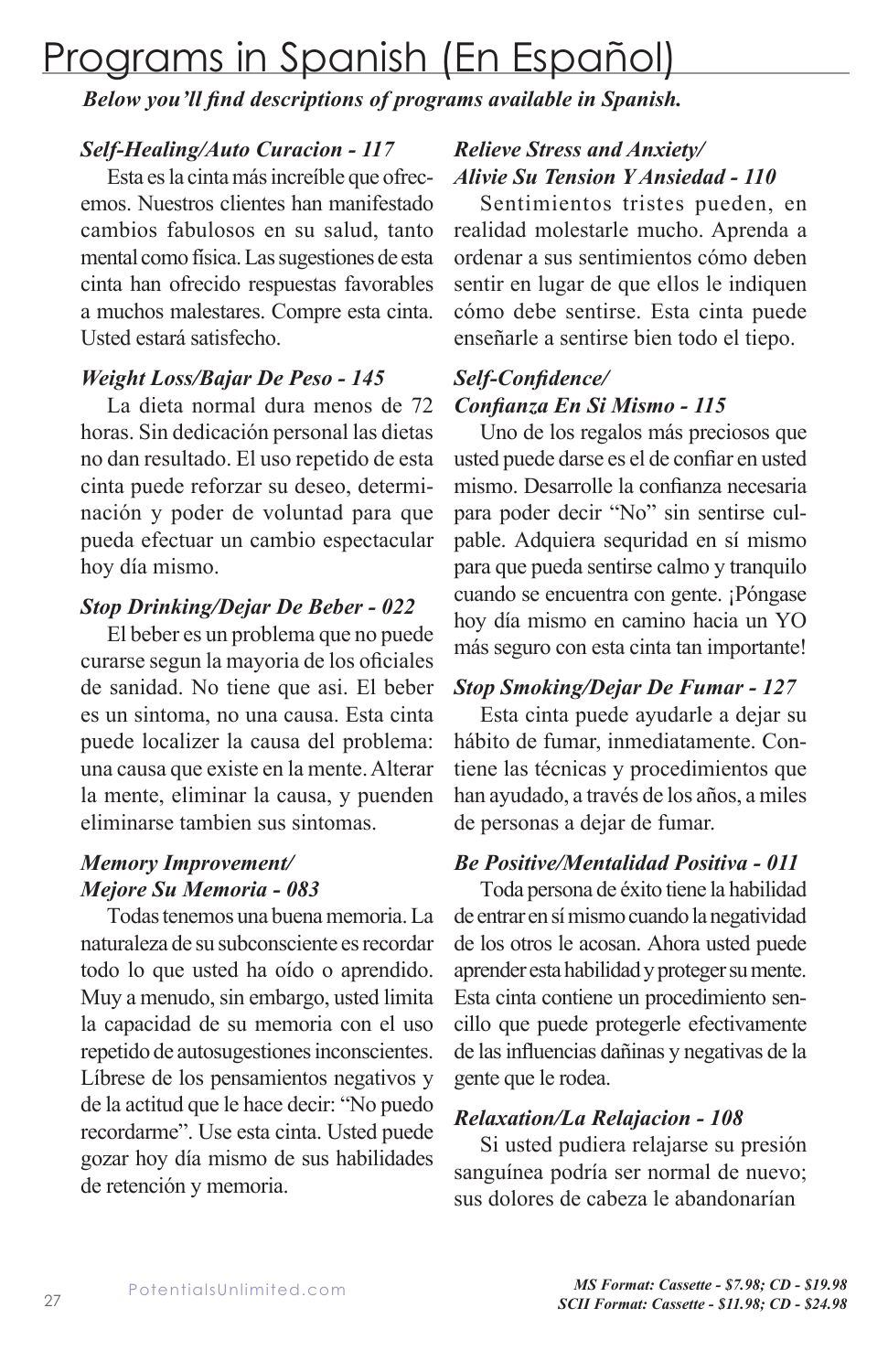a igual que esa sensación de tensión que siente en su estomágo. La tensión sentir ansiedad en un mundo de tensión — es un problema grande de salud. Use esta cinta y usted podrá sentir paz, calma y la alergría de la relajación.

### *Subconscious Sales Power/El Poder Subconsciente En Las Ventas - 129*

Use el pode creativo de su mente para llegar a ser un vendedor convincente y próspero. Atraiga a aquellas personas que desean comprar su producto. Si usted desea el poder de ventas, esta cinta puede ayudarle a encontrarlo dentro de usted mismo. ¡Esta es una de las cintas que más se ha vendido!

# *Money-Prosperity/ Dinero-Prosperidad - 086*

Los experios afirman que usted no puede llegar a ser rico hasta que no sea rico primero en su mente. Las personas ricas no son, necesariament, más ricas o más trabajadoras que usted. existe, sin embargo, una sutil diferencia en su modo de pensar y en su estimación propia que hace que lodo lo que loquen se convierta en oro. La diferencia está en la "consciencia de prosperidad." La prosperidad es 98 por ciento preparacion mental y 2 por ciento acción externa. Comience a preparar su consciente ahora mismo para atraer las requezas que se merece.¡Despierte el genio financiero deniro de usted!

### *Concentration/La Concentracion 020*

La mente se mueve de un pensamiento a otro. Y luego a otro y a otro. ¿Es su mente indisciplinada y confusa? ¿Pasa tan rápido de un pensamiento a otro que usted se cansa fácilmente? Usted debe aprender a concentrarse para poder disciplinar su mente y poner lógica en sus pensamientos. Esta cinta puede darle la llave hacia una forma de pensar organizada y lógica - es decir la habilidad de concentrarse en pensamientos individuales y de continuar pensando en ellos hasta que usted esté

# *Self-Hypnosis/Autohipnotismo - 118*

Esta es una cinta hipnótica que contiene todas la instrucciones para autosugestionarse como también procedimientos detallados para autohipnotizarse. Cuando la use usted será guiado a un estado de hipnotismo, con frases claves, de manera que pueda usar este nivel mental cuando usted desee. Cuando usted haya alcanzado un estado profundo de hipnotismo encontrará un espacio tranquilo en su mente donde podrá grabar sus propias sugestiones. Luego, después de un rato, se le despertará muy calmadamente. Con el uso repetido de estas cinta se convertirá en una persona que puede autohipnotizarse fácilmente.

### *Astral Projection/ Proyeccion Astral - 006*

En las clases que he dictado sobre el estado consciente, muchas personas pudieron completar con éxito su primer viaje astral. Antes de tomar esta clase, muchas de estas personas no tenían conocimiento en absoluto de este concepto. En esta cinta, he usado la programación que sabemos ha tenido mucho éxito y he aumentado la dimensión de sonido para hacerla más efectiva. Dése dos semanas de preparación —usando esta cinta — y usted podrá también ser parte del número

*continued on page 29*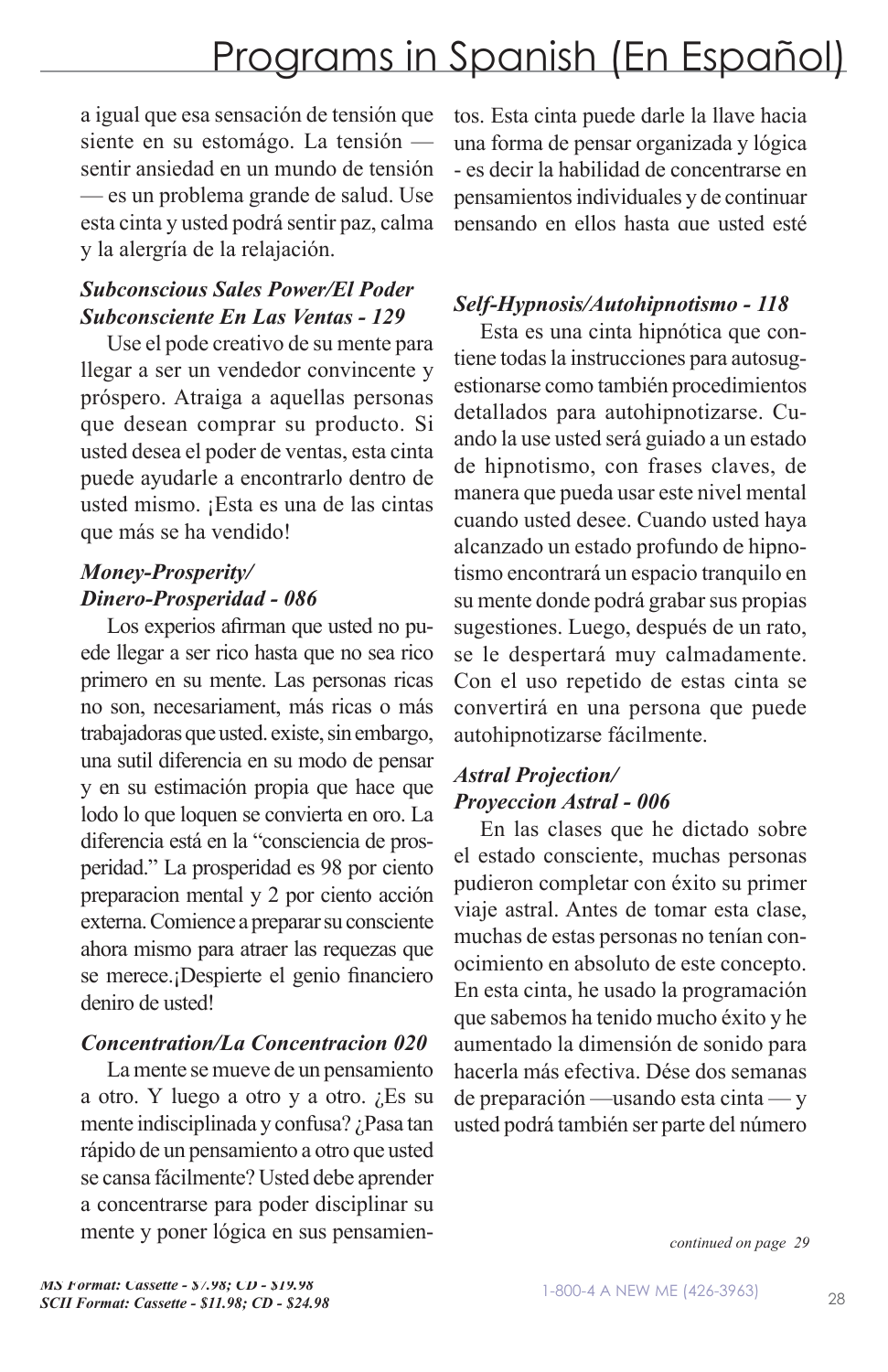creciente de personas que gozan de experiencias "de fuera del cuerpo".

### *Develop Your Psychic Abilities/Desarrolle Sus Habilidades Psíquicas - 027*

 Todos poseemos un cierto nivel de PES (Percepción Extra Sensorial). Es verdad que algunas personas la han desarrollado a un nivel más alto que otras. Sin embargo, yo sé, por experiencia personal, que usted puede desarrollar dicha capacidad más de lo que ahora posee. Y esto enriquecerá mucho su vida. Para mí PES es el poder que nos permite tener una vida tranquila.

#### *How to Attract Love/Atraiga El Amor - 059*

A través de los procesos mentales contenidos en esta cinta, usted puede magnetizar su estado consciente y altaer automáticamente hacia usted el amor que desea. Esto se puede realizer como un proceso totalmente natural cuando usted amplía su propia "percepción del amor".

### *Insomnia/Combata El Insomnio - 074*

Esta cinta fue preparada como resultado de una tremenda demanda por parte de nuestros clientes. Si tiene la motivación apropiada, esta cinta le puede ayudar a dormir, y a dormir profundamente, por toda la noche y a tener sueños apacibles. Y se podrá despertar a la hora que usted escoja. Escúchela y gozará de un sueño placentero, ¡finalmente!

# *Up From Depression/ Salga De La Depresión - 139*

Usted siente que la inseguridad y la desesperación se han apoderado de su vida. Usted simplemente quiere darse por vencido. Cuando se pregunte a

usted mismo las razones para vivir y no pueda encontrar una razón para continuar viviendo, ponga esta cinta en su casetera. Comience a sentirse renovado, reanimado y revitalizado.

### **ASTROLOGY TITLES**

**Capricorn***/Capricornio*  **Dec. 22Jan. 19** 

**Aquarius***/Acuario*  **Jan 20-Feb 18** 

**Pisces***/Picis* **Feb 19-March 20** 

**Aries***/Aries* **March 21-April 20** 

**Taurus***/Tauro* **April 20-May 20** 

**Gemini***/Geminis*  **May 21-June 20** 

**Cancer***/Cancer*  **June 21-July 22** 

**Leo***/Leo*  **July 23-Aug 22** 

**Virgo***/Virgo*  **Aug. 23-Sept 22** 

**Libra***/Libra*  **Sept. 23-Oct 22** 

**Scorpio***/Escorpion*  **Oct. 23-Nov 21** 

**Sagittarius***/Sagitario* **Nov. 22-Dec 21** 

*Spanish Astrology cassette - \$7.98*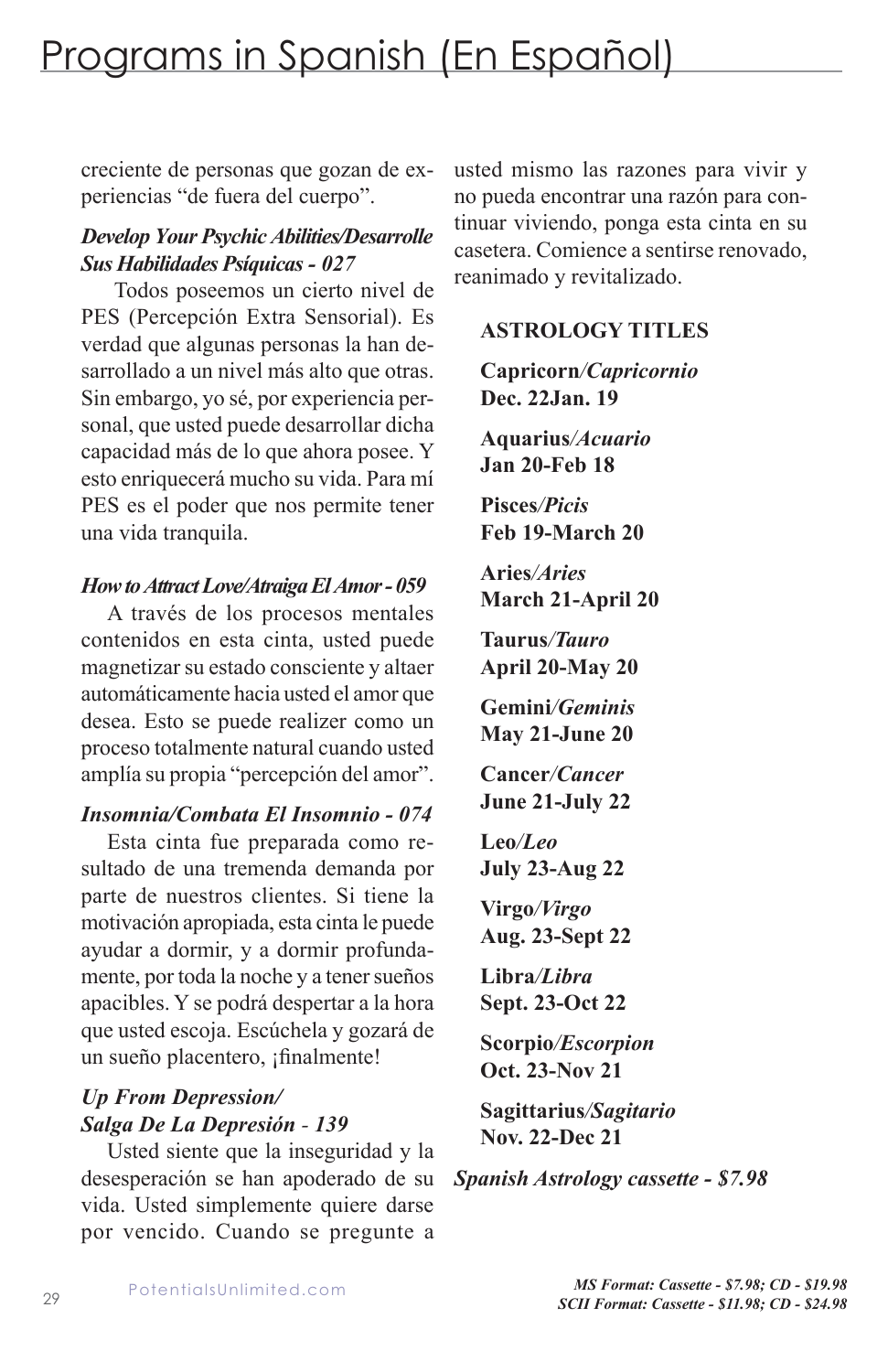#### *Subliminal Persusion*

The Subliminal portion of our programs are designed in such a manner that they can be used anywhere or at any time you choose. All suggestions for relaxation have been removed from the subliminal message. You can listen while at work, play, while you exercise, read, as you sleep, or even while driving an automobile. Let it become, simply, a pleasant background to your daily activities - a background which can provide the motivation to change you life.

#### *The Music*

Each piece of music used on our subliminal programs has been carefully composed and constructed to help increase your receptiveness to the subliminal message recorded within. These beautiful melodies make using your subliminal program a thoroughly enjoyable experience.

#### *Self-Hypnosis*

Contains a series of suggestions to bring about a pleasant state of relaxation or light hypnosis. You will then consciously hear the SAME SUG-GESTIONS as were recorded on the Subliminal side. This combination helps you balance and coordinate the activities of your conscious and subconscious, creating a unity of thought and action a component necessary to your success. When played at your regular bedtime you will most likely drift into a natural sleep. This is desirable because your subconscious mind never sleeps. Repeated playing of this program at your bedtime will saturate your mind with suggestions designed to bring about the desired change.

### *Day Use of Self-Hypnosis*

Playing the self-hypnosis program several times a week, in a relaxing atmosphere, is important. Using the program during the day may allow you to experience a pleasant sensation of light hypnosis - not unlike daydreaming. During these sessions, your conscious mind will be saturated with the same suggestion it has absorbed while using the subliminal program or during your evening sessions.

### *WARNING: DO NOT PLAY THE SELF-HYPNOSIS PORTION OF ANY PROGRAM WHILE DRIVING AN AUTOMOBILE.*

These programs are the culmination of years of careful study and development. By combining both our self-hypnosis and subliminal programs we have provided you with the most effective personal motivation and improvement tool available today. Using this program as instructed, you can make the changes and improvements you desire in your life.